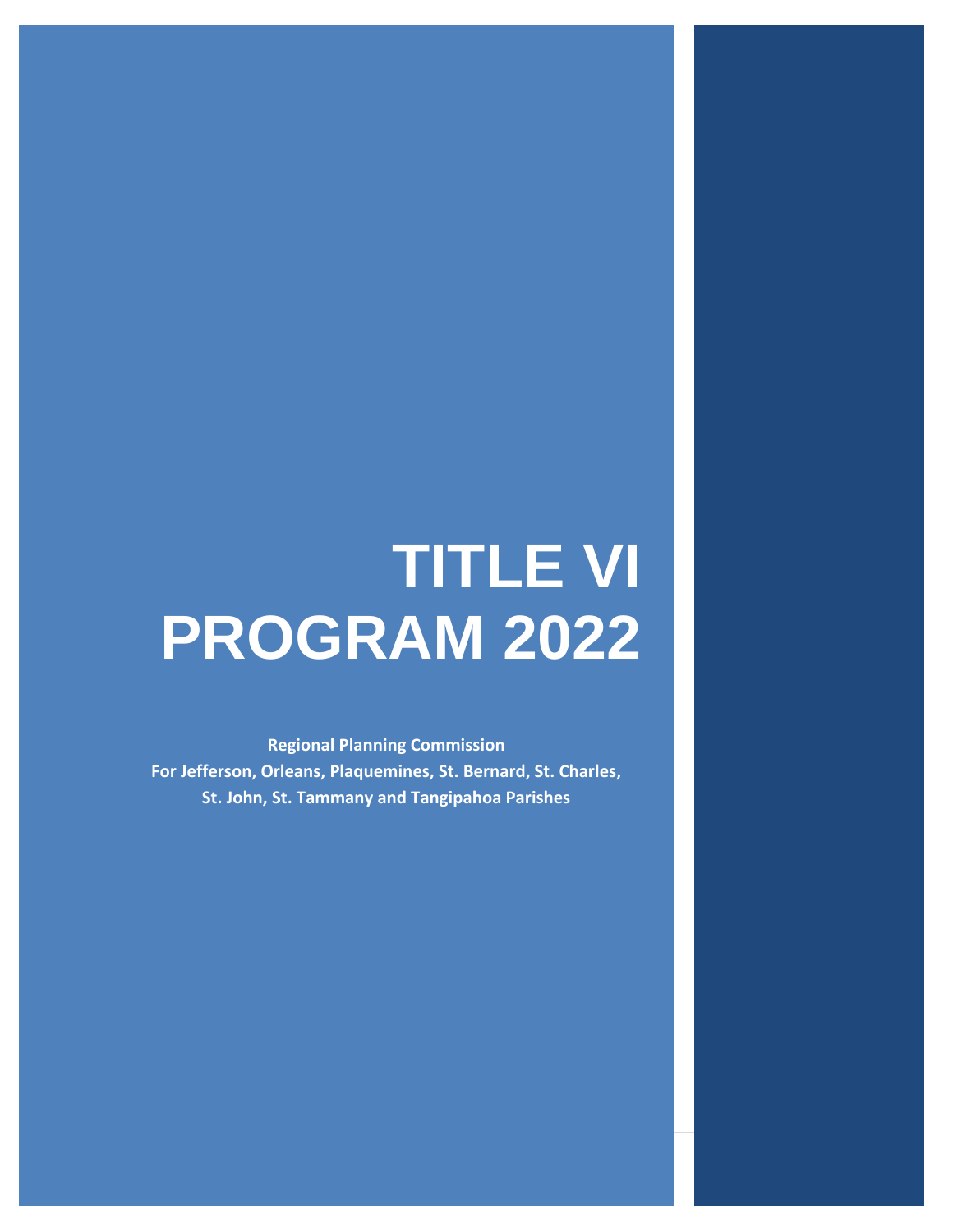#### **TITLE VI PROGRAM**

Updated **May 2022** 

*Prepared by the Regional Planning Commission*  Staff **Malissa Dietsch-Givhan, Title VI Coordinator Jason Sappington, Deputy Director Jeffrey Roesel, Executive Director** 

**Regional Planning Commission** 

Jefferson, Orleans, Plaquemines, St. Bernard, St. Charles, St. John, St. Tammany and Tangipahoa Parishes

> 10 Veterans Memorial Blvd. New Orleans, Louisiana 70124

> > 504-483-8500 504-483-8526 (fax)

> > > [rpc@norpc.org](mailto:rpc@norpc.org) [www.norpc.org](http://www.norpc.org/)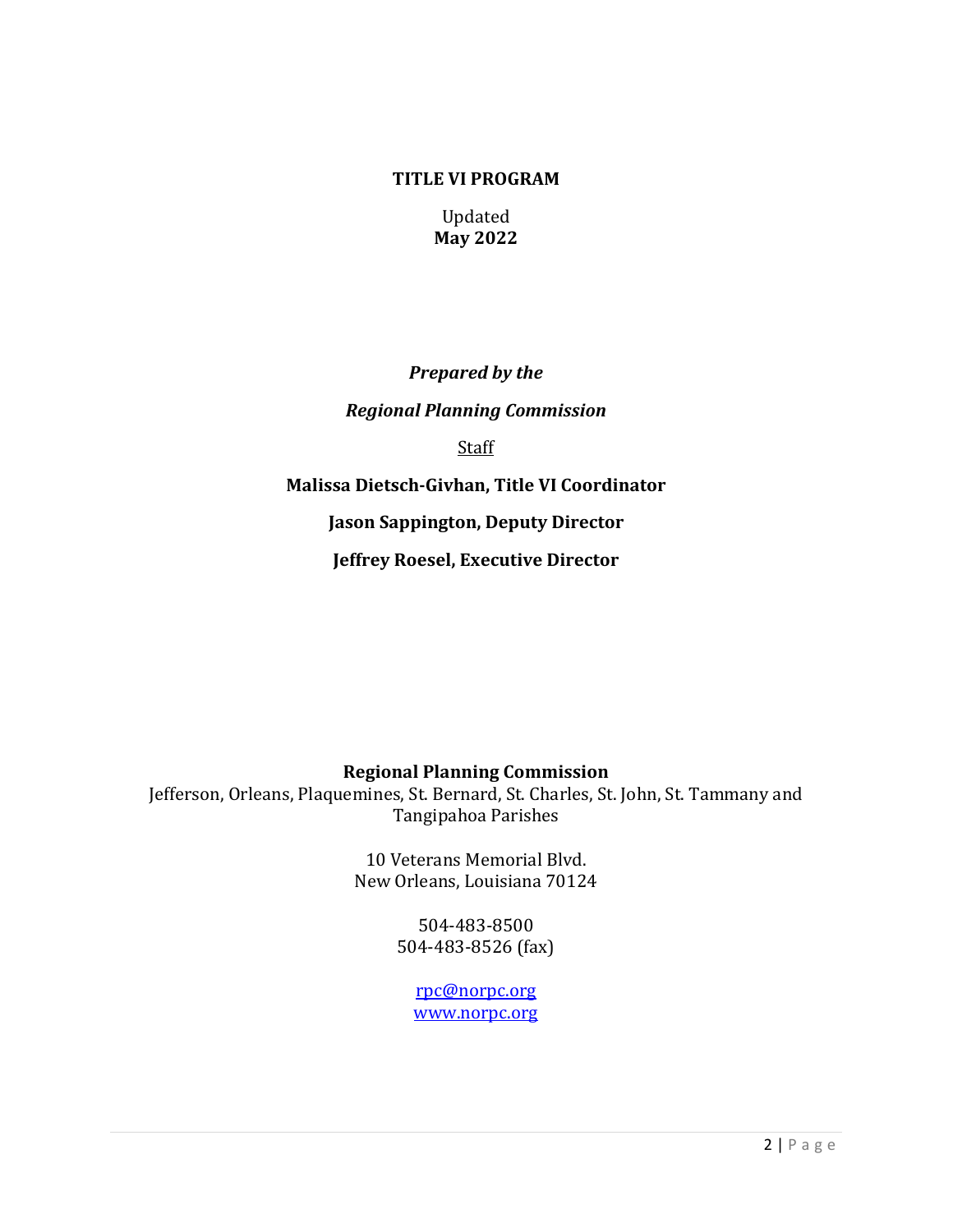# **Title VI – Nondiscrimination in Federally Assisted Programs Civil Rights Act of 1964 42 USC 2000(d)-2000(d)(l)**

## **General**

This title declares it to be the policy of the United States that discrimination on the grounds of race, color, or national origin shall not occur in connection with programs and activities receiving federal financial assistance and authorizes and directs the appropriate federal departments and agencies to take action to carry out this policy. This title is not intended to apply to foreign assistance programs.

**Section 601** – states the general principle that no person in the United States shall be excluded from participation in or otherwise discriminated against on the grounds of race, color, or national origin under any program or activity receiving federal financial assistance.

**Section 602** – directs each federal agency administering a program of federal financial assistance by way of grant, contract, or loan to take action pursuant to rule, regulation, or order of general applicability to effectuate the principle of section 601 in a manner consistent with the achievement of the objectives of the statute authorizing the assistance. In seeking the effect compliance with its requirements imposed under this section, an agency is authorized to terminate or to refuse to grant or to continue assistance under a program to any recipient as to whom there has been an express finding pursuant to hearing of a failure to comply with the requirements under that program, and it may also employ any other means authorized by law. However, each agency is directed first to seek compliance with its requirements by voluntary means.

**Section 603** -- provides that any agency action taken pursuant to section 602 shall be subject to such judicial review as would be available for similar actions by that agency on other grounds. Where the agency action consists of terminating or refusing to grant or to continue financial assistance because of a finding of a failure of the recipient to comply with the agency's judicial review under existing law, judicial review shall nevertheless be available to any person aggrieved as provided in section 10 of the Administrative Procedure Act (5USC 1009). The section also states explicitly that in the latter situation such agency action shall not be deemed committed to unreviewable agency discretion within the meaning of section 10. The purpose of this provision is to obviate the possible argument that although section 603 provides for review in accordance with section 10, section 10 itself has an exception for action "committed to agency discretion," which might otherwise be carried over into section 603. It is not the purpose of this provision of section 603, however, otherwise to alter the scope of judicial review as presently provided in section 10(e) of the Administrative Procedure Act.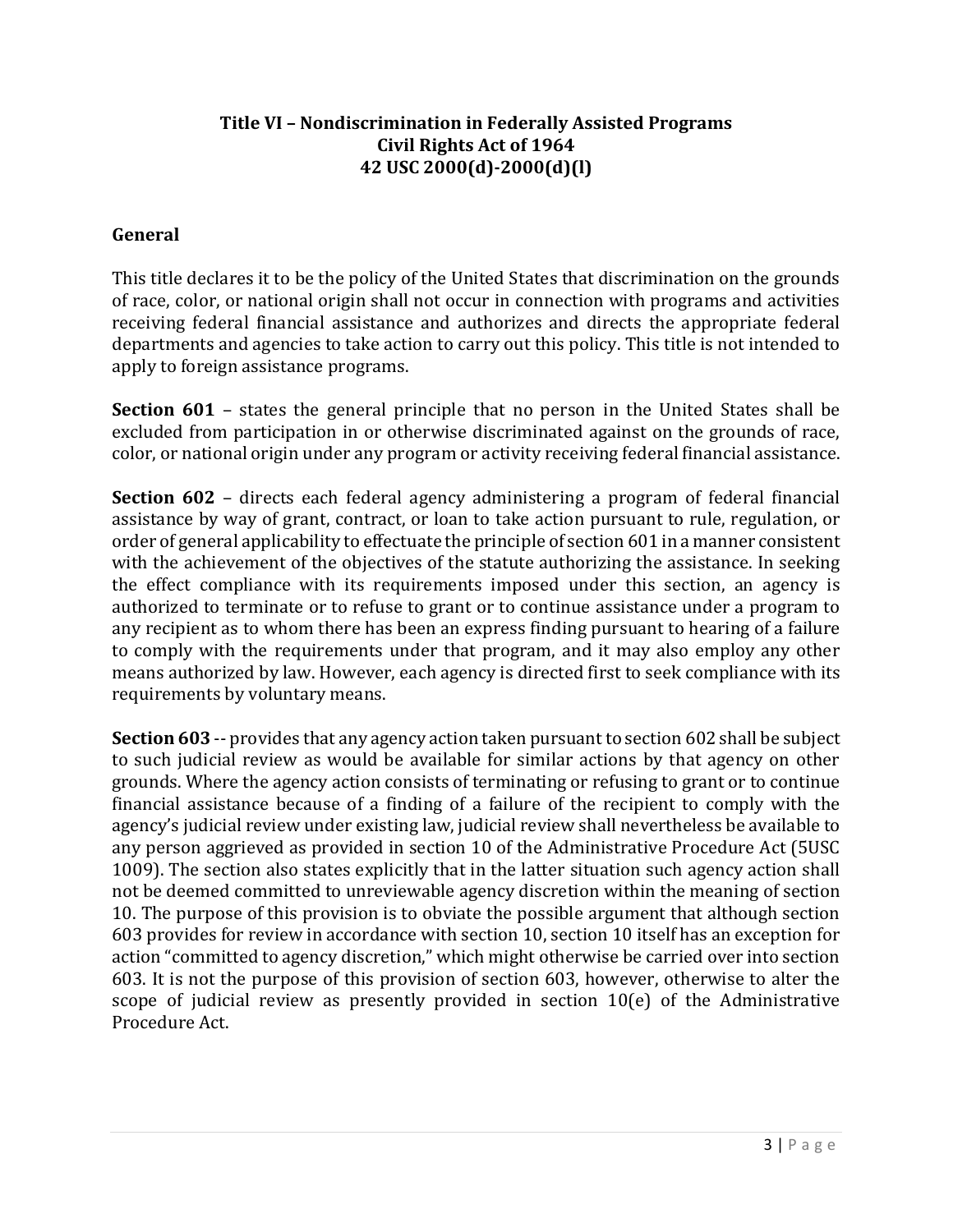#### **Introduction**

Title VI prohibits discrimination on the basis of race, color, or national origin in programs and activities receiving federal financial assistance. Specifically, Title VI provides that no person in the United States shall, on the grounds of race, color, or national origin, be excluded from participation in, be denied the benefits of, or be subjected to discrimination under and program or activity receiving federal financial assistance.

The Regional Planning Commission for Jefferson, Orleans, Plaquemines, St. Bernard, St. Charles, St. John, St. Tammany, and Tangipahoa Parishes (referred to throughout as 'RPC' and 'Commission') is the recipient of federal-aid highway funds authorized under FAST, the Moving Ahead for Progress in the 21st Century Act (P.L. 112-141). As such, The Regional Planning Commission is subject to the requirements of Title VI and the information reporting requirements established by the Federal Transit Administration (FTA) to evaluate the level of compliance concerning the provision of transit services and related benefits.

# **The Regional Planning Commission as a Metropolitan Planning Organization (MPO) is not a public transit provider and owns no public transit facilities.**

Figure 1 on the next page shows an overview of the RPC jurisdictional area.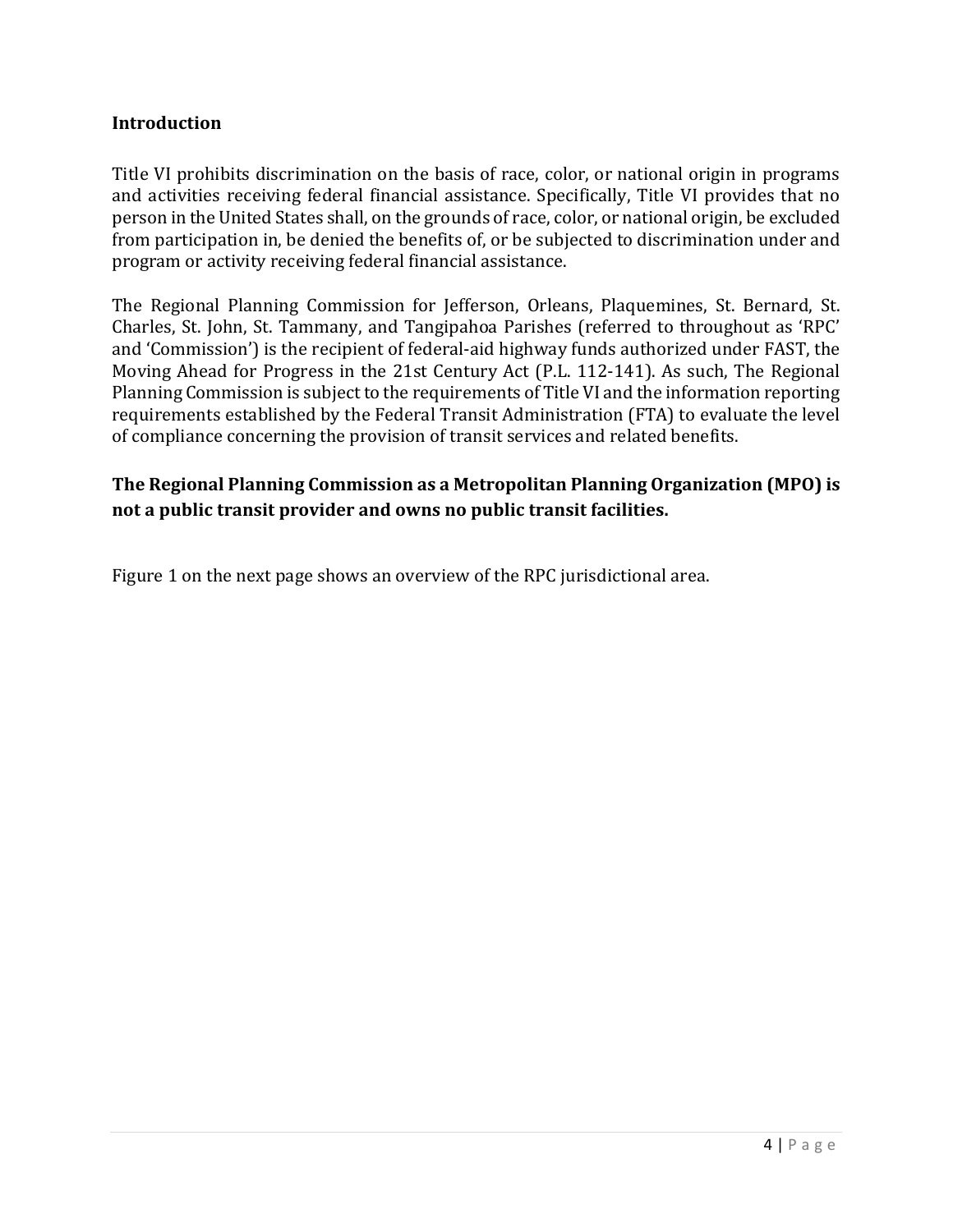

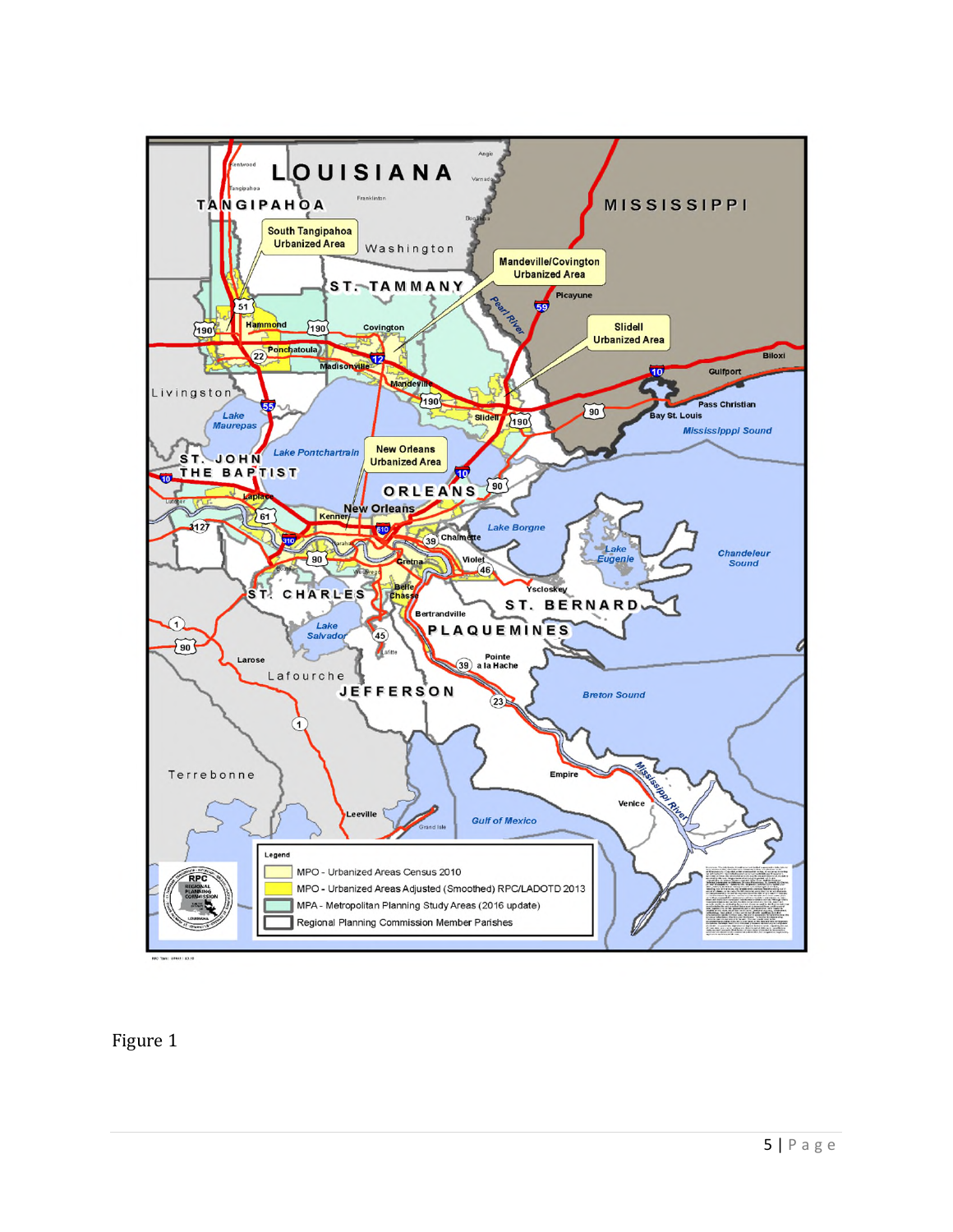# **Title VI Plan Policy Statement**

The New Orleans Regional Planning Commission (RPC) assures that no person shall, on the grounds of race, color, sex, age, disability, or national origin, as provided by Title VI of the Civil Rights Act of 1964, and the Civil Rights Restoration Act of 1987 (P.L. 100.259), be excluded from participation in, be denied the benefits of, or be otherwise subjected to discrimination under any program or activity. RPC further assures that every effort will be made to ensure nondiscrimination in all of its programs or activities, whether these programs and activities are federally funded or not.

In the event that RPC contracts to distribute federal aid funds to another entity, Title VI language will be included in all written agreements and the recipient will be monitored for compliance.

The Title VI Coordinator designated in the Plan is responsible for initiating and monitoring Title VI activities, preparing required reports and other responsibilities as required by 23 Code of Federal Regulation (CFR) 200 and 49 Code of Federal Regulation 21.

Jeffrey Roesel, Executive Director Date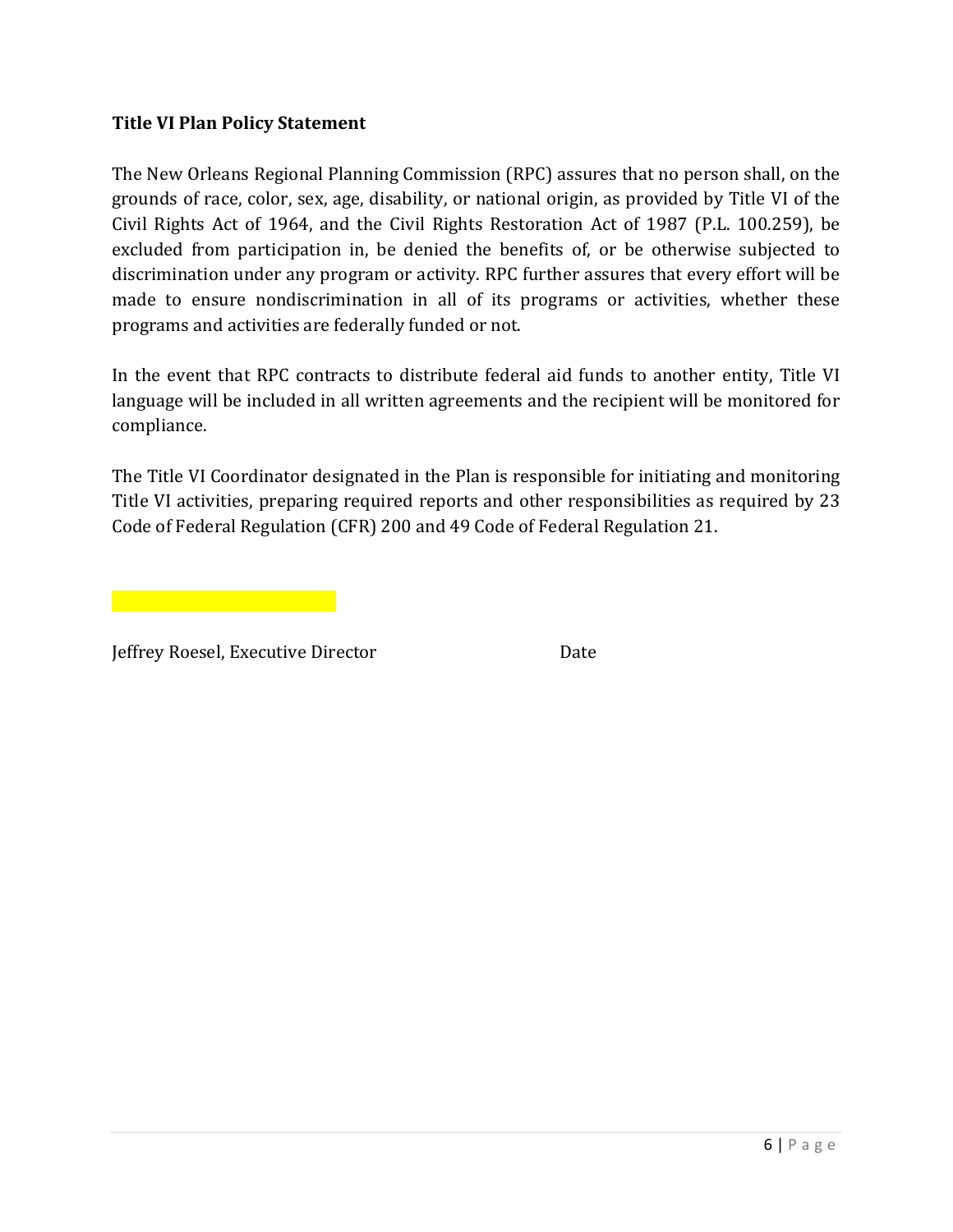# **Authorities**

**Title VI of the 1964 Civil Rights Act** provides that no person in the United States shall, on the grounds of race, color, national origin, income, gender, age, or disability, be excluded from participation in, be denied the benefits of or be otherwise subjected to discrimination under any program or activity receiving federal financial assistance (please refer to 23 CFR 200.0 and 49 CFR 21).

**The Civil Rights Restoration Act of 1987** broadened the scope of Title VI coverage by expanding the recipients, subrecipients, and contractors, whether such programs and activities are federally assisted or not (Public Law 100259 [2.557] March 22, 1988).

**Environmental Justice (EJ) (Executive Order 12898)** addresses disproportionate adverse environmental, social, and economic impacts that may exist in communities, specifically minority and low-income populations.

**Limited English Proficiency (LEP) (Executive Order 13166)** addresses access to services for persons whose primary language is not English and who have a limited ability to read, write, speak, or understand English.

**Americans with Disabilities Act of 1990 (ADA)** prohibits discrimination and ensures equal opportunity for persons with disabilities in employment, State and local government services, public accommodations, commercial facilities and transportation.

**Section 504 of the Rehabilitation Act of 1973** (29 U.S.C. 324) prohibits discrimination based on handicap/disability.

Additional Authorities and Citations may be found under Table of Authorities, Title VI Legal Manual, U.S. Department of Justice, Civil Rights Division at [http://www.usdoi.gov/crtlcorlcoord/vimanual.htm.](http://www.usdoi.gov/crtlcorlcoord/vimanual.htm)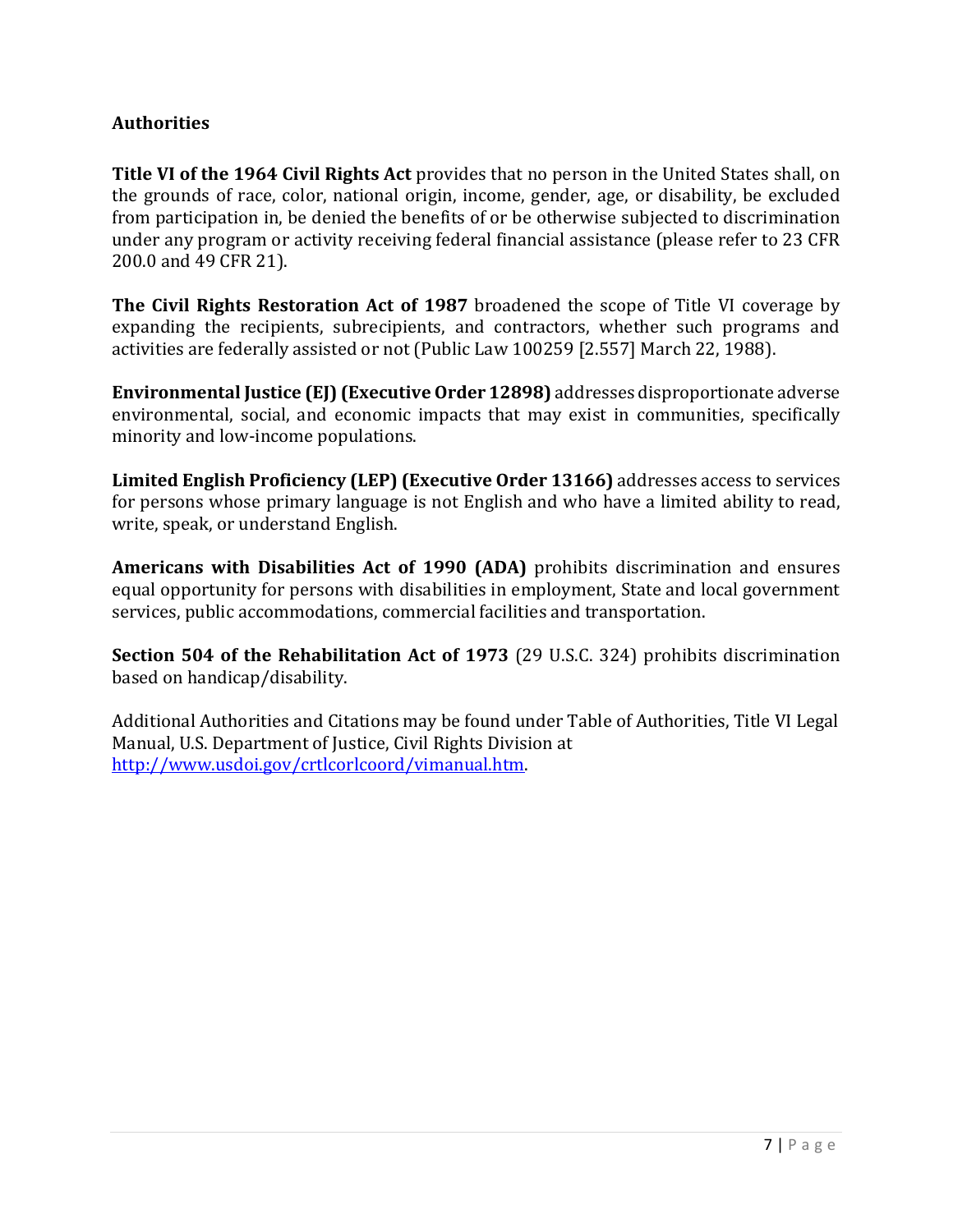# **Title VI Delegation Chart**

**State of Louisiana John Bel Edwards, Governor 866-366-1121 (toll free)** 

**Regional Planning Commission Jeffrey Roesel, Executive Director 504-483-8528** 

**Title VI Coordinator**  *for* **Regional Planning Commission Malissa Dietsch-Givhan 504-483-8513**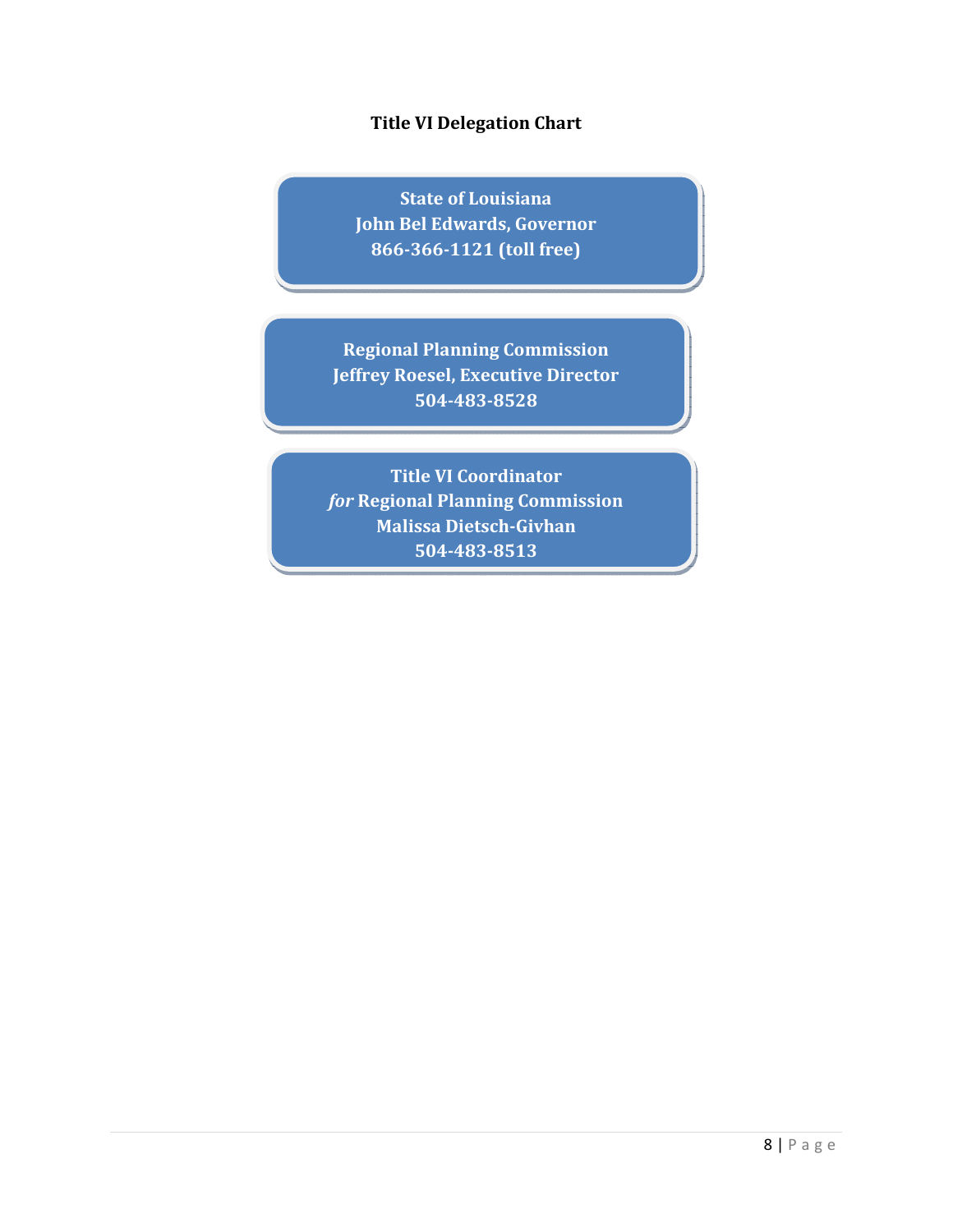#### **Organization and Staffing – General**

The Executive Director of the Regional Planning Commission is responsible for ensuring the implementation of the Commission's Title VI Plan. The Title VI Coordinator, on behalf of the Executive Director, is responsible for the overall management of the Title VI programs, and serves as the Title VI Liaison Officer, LEP Coordinator, and is responsible for all ADA programs. The Deputy Director serves as the DBE Liaison officer and DBE coordinator for subcontracting. The day-to-day administration of the plan lies with the Title VI Coordinator (hereafter referred to as "Coordinator") under the direct supervision of the Executive Director of the Regional Planning Commission.

The staffing chart is listed on the following page.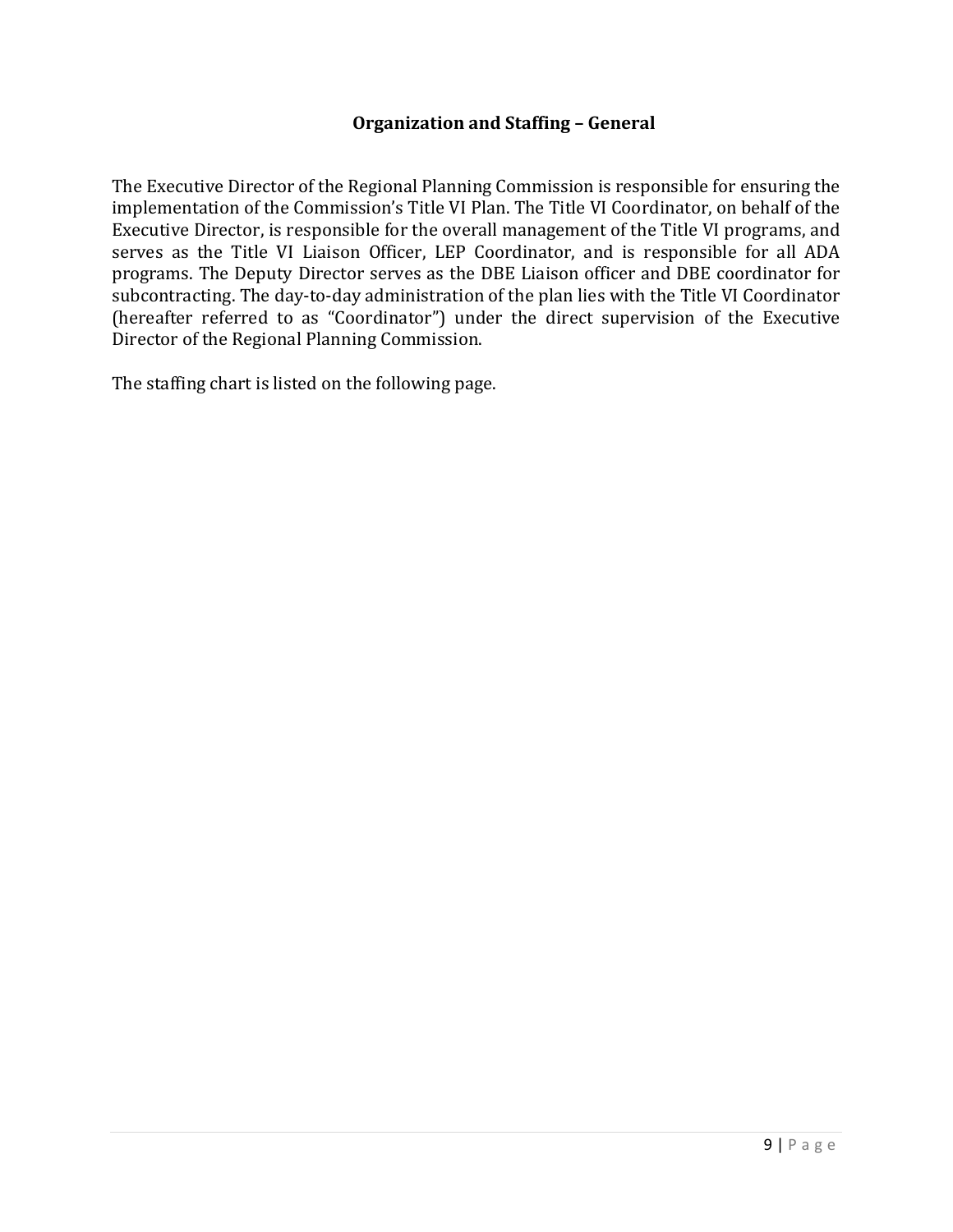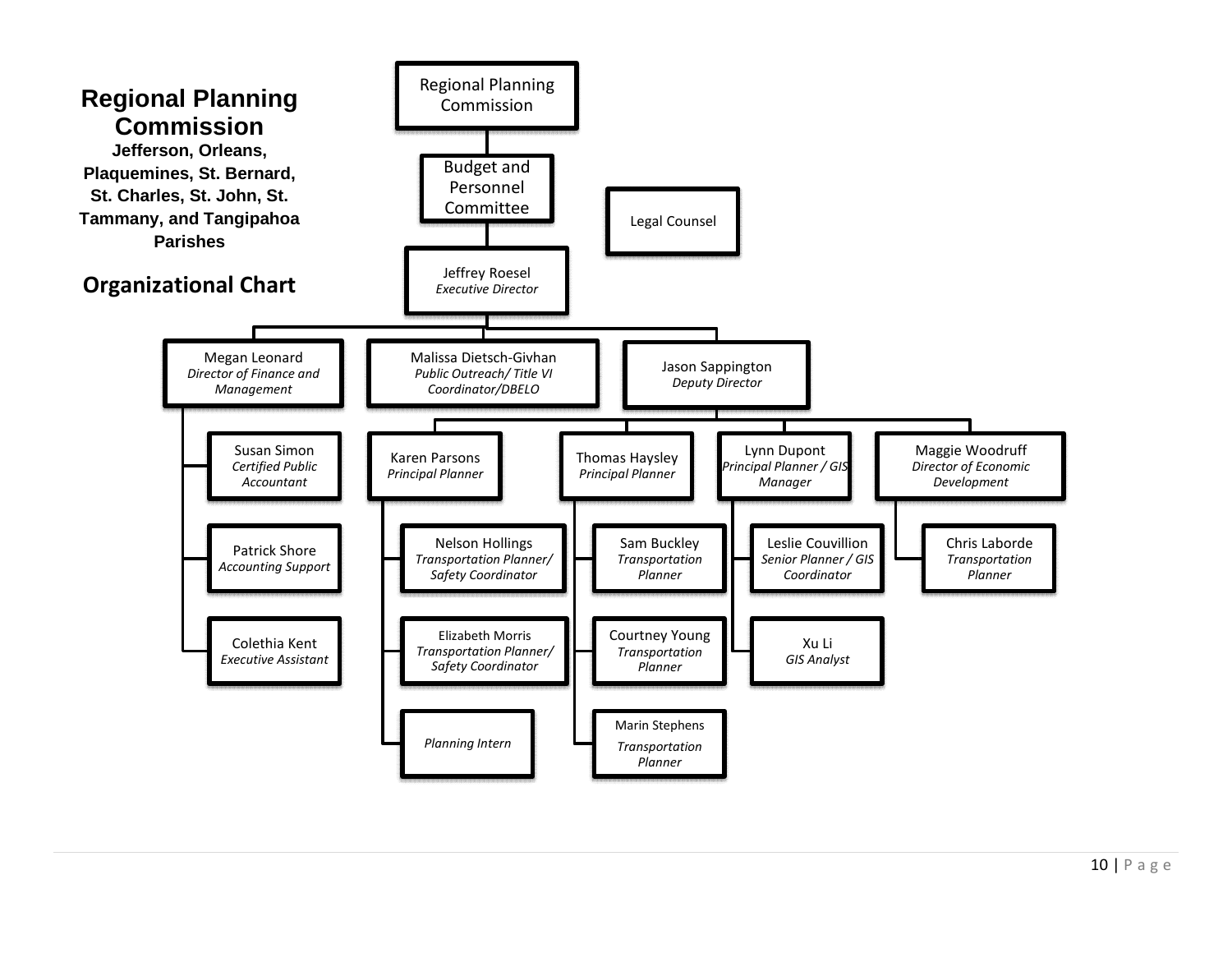#### **Program Administration – General**

As Title VI Coordinator, the Coordinator shall be responsible for coordinating the overall administration of the Title VI program, plan, and assurances. The coordinator serves under direct supervision of the Executive Director, and is responsible for the program's day-to-day administration.

# **Complaint Procedures**

Any individual, group of individuals or entity that believes they have been subjected to discrimination prohibited by Title VI nondiscrimination provisions may file a written complaint with the Louisiana Department of Transportation's (LADOTD) Compliance Programs Office (CPO). A formal complaint must be filed within 180 calendar days of the alleged occurrence.

Upon receipt of the complaint, the CPO will determine its jurisdiction, acceptability, need for additional information, and investigative merit of the complaint. In cases where the complaint is against one of LADOTD's sub recipients of federal highway funds, the Department will assume the jurisdiction and will investigate and adjudicate the case.

Once the CPO decides to accept the complaint for investigation, the complainant and the respondent will be notified in writing of such determination within five calendar days. The complaint will then be logged in the CPO's records identifying the basis of the complaint; race, color, national origin, gender, age, LEP, or disability/handicap.

In cases where LADOTD assumes the investigation of the complaint, the CPO will provide the respondent with the opportunity to respond to the allegations in writing. The respondent will have 10 calendar days to furnish the CPO his/her response to the allegations.

Within 50 calendar days of receipt of the complaint, the LADOTD's investigator will prepare an investigative report for the Compliance Programs Director. The report shall include a narrative description of the incident, identification of persons interviewed, findings and recommendations for disposition. \*This can be the Program Area Title VI Liaison or LADOTD's Title VI Program Unit.

Once LADOTD's investigative report becomes final, the parties will be properly notified of the outcome and appeal rights.

LADOTD's investigative report and a copy of the complaint will be forwarded to FHWA, within 60 calendar days of the receipt of the complaint.

If the complainant is not satisfied with the results of the investigation, s/he shall be advised of their rights to appeal LADOTD's determination to the FHWA Louisiana Regional Office, USDOT or USDOJ. Appeals must be filed within 180 days after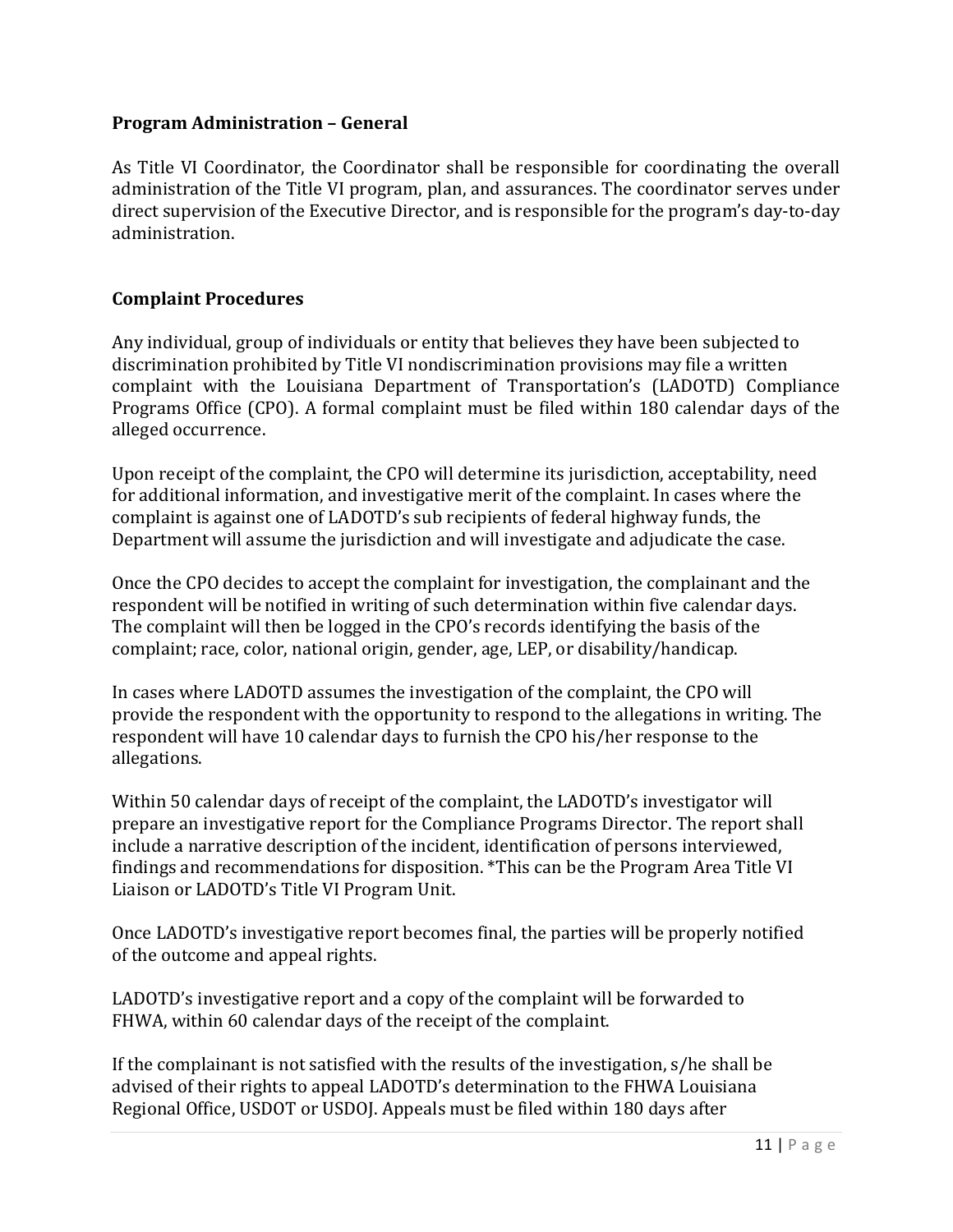LADOTD's final resolution. Unless new facts not previously considered come to light, reconsideration of LADOTD's determination will not be available.

LADOTD will serve as appealing forum to a complainant that is not satisfied with the outcome of an investigation conducted by a LADOTD sub recipient. LADOTD will analyze the facts of the case and will issue its conclusion to the appellant within 60 days of the receipt of the appeal.

Title VI complaint forms are made available at the Regional Transportation Management Center and on the [www.norpc.org](http://www.norpc.org/) website. A copy of the complaint form can be found at the end of this document.

# **Data Collection**

Statistical data on race, color, national origin and sex of participants in, and beneficiaries of federally funded programs, (e.g., impacted citizens and affected communities), will be gathered and maintained by the coordinator. The data gathering process will be reviewed regularly to ensure sufficiency of the data in meeting the requirements of the Title VI program administration.

# **Title VI Program Reviews**

The Commission's Title VI Program reviews will be performed by the Title VI Coordinator to assess the office's administrative procedures, staffing, and resources available for Title VI compliance. This is in addition to the day-to-day monitoring. The Title VI Coordinator will coordinate efforts to ensure equal participation in all programs and activities at all levels. The Title VI Coordinator will conduct reviews of contractors, subcontractors, consultants, suppliers and all other subrecipients of RPC's federal funds to ensure compliance with Title VI provisions.

All subrecipients will be required to submit a Title VI Program for approval to the RPC on award of funds and will be required to resubmit their Title VI Program every three years, or in the event of any changes to their Title VI Program.

# **Operational Guidelines/Program Directives**

All operational guidelines to contractors, subrecipients, and program planning areas will be reviewed annually to include Title VI language and provisions and related requirements, where applicable.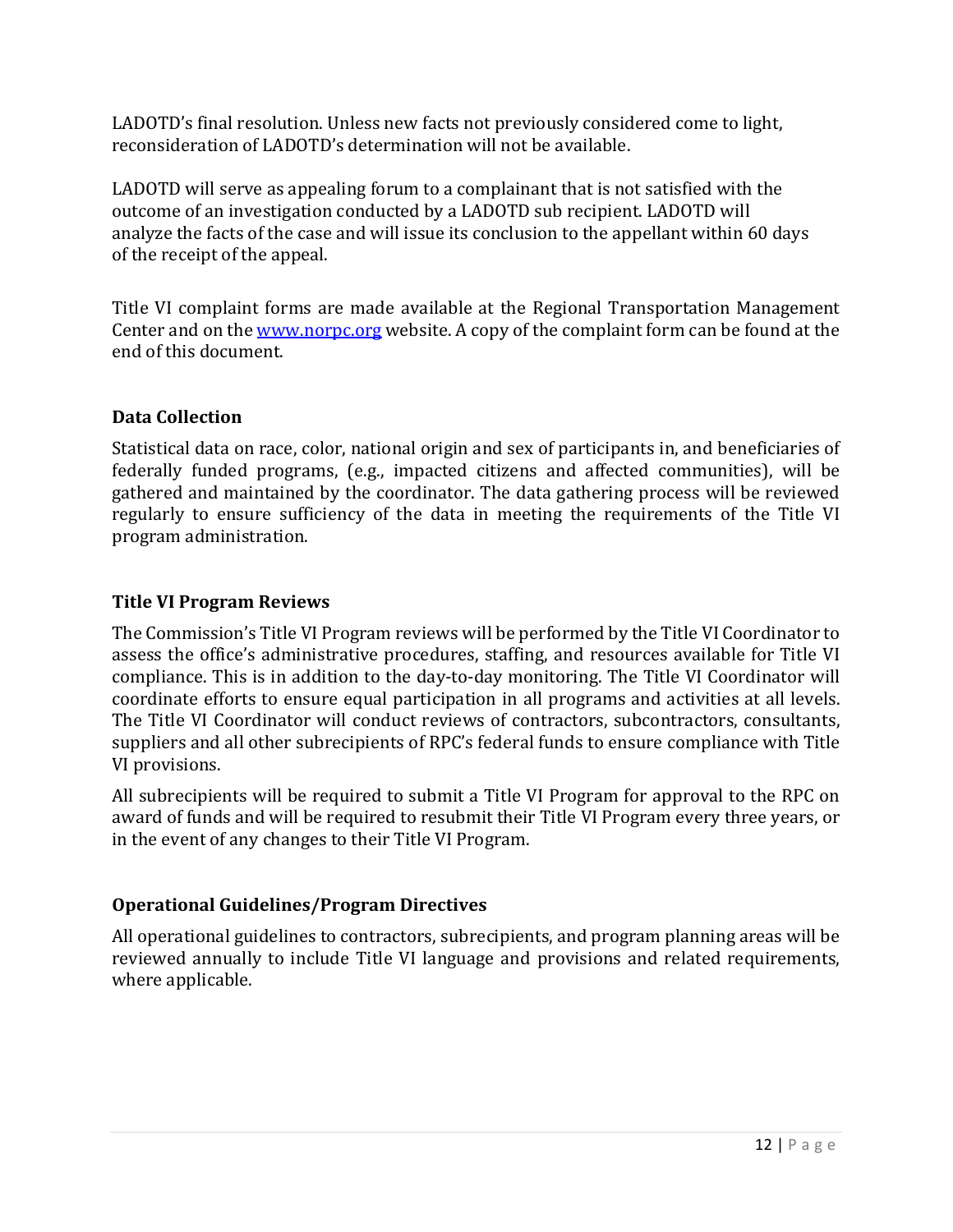#### **Training Program**

Title VI training will be made available at least annually to employees, contractors, subrecipients, and program planning area liaisons. The training will provide comprehensive information on Title VI provisions, application to program operations, and identification of Title VI issues and resolution of complaints. A summary of the training conducted will be reported in the annual update.

#### **Annual Reports**

An annual executive summary will be submitted to the Executive Director by the Coordinator. The summary will review Title VI accomplishments achieved during the year. The Title VI Coordinator will be responsible for coordination and preparation of the report.

#### **Title VI Program Update**

The Title VI Program will be reviewed and updated on a 3-year cycle. An updated version of the Title VI Program will be submitted to the Federal Transit Administration (FTA) via TRAMS every 3 years for approval, or when there are any significant changes made to the program. A copy of the program will also be sent to the Louisiana Department of Transportation and Development (LADOTD) for their review and approval on the same 3 year cycle.

The last Title VI Program submission was made in June 2019.

#### **Public Dissemination**

The Title VI Coordinator will disseminate Title VI Program information to Commission employees, subrecipient, contractors, and beneficiaries as well as the general public. Public dissemination will include the posting of public statements, inclusion of Title VI language in contracts, and publishing annually the Title VI Policy Statement in newspapers having a general circulation in the vicinity of proposed projects and announcements of hearings and meetings in minority publications.

The Title VI Plan is easily available on the RPC website, in person at the RPC office, and can be mailed out upon request.

#### **Post-grant Reviews**

Post-grant approval procedures (e.g., highway location design, relocation and individuals seeking contracts, etc.) will be reviewed to ensure compliance with Title VI requirements.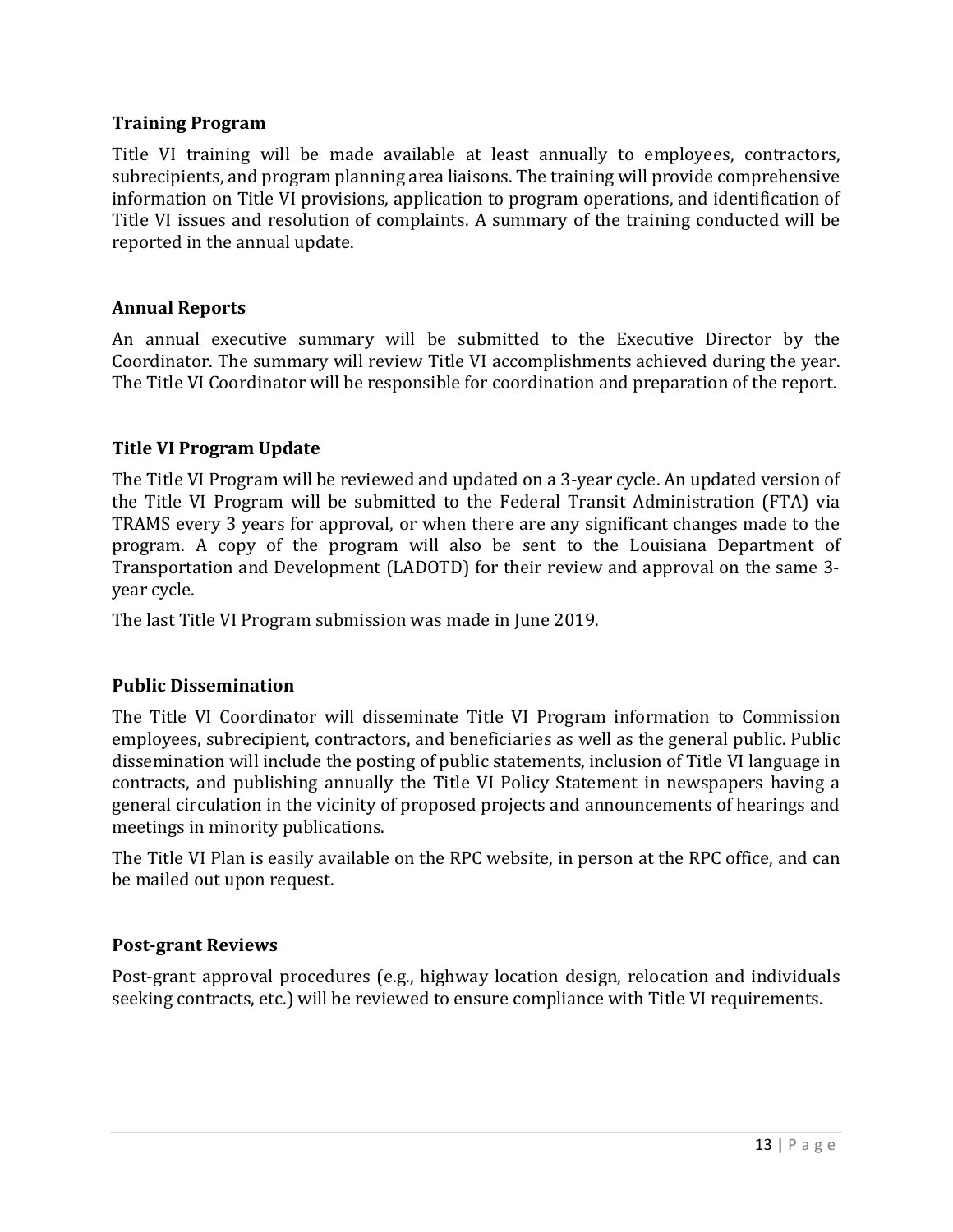# **Elimination of Discrimination**

The RPC will implement procedures to identify and eliminate discrimination when found to exist, related to Minority/Women Disadvantage Business Enterprises (DBE) contractors, and public involvement.

# **Remedial Action**

The Commission will actively pursue the prevention of Title VI deficiencies and violations and will take the necessary steps to ensure compliance with all program's administrative requirements. Should irregularities occur in the administration of the program's operation, corrective action will be taken to resolve Title VI issues, and such actions will be reduced to writing in the form of a remedial action agreed upon to be necessary, all within a period not to exceed 90 days.

- 1) Subrecipient placed in a deficiency status will be given a reasonable time, (not to exceed 90 days after receipt of the deficiency letter), to voluntarily correct deficiencies.
- 2) The Commission will seek the cooperation of the subrecipient in correcting deficiencies found during the review. The Commission will also provide the technical assistance and guidance needed to aid the subrecipient to comply voluntarily.
- 3) When a subrecipient fails or refuses to voluntarily comply with requirements within the time frame allotted, the Commission will submit to LDOTD's External Civil Rights Office or the FHWA two copies of the case file and a recommendation that the subrecipient be found in noncompliance.
- 4) A follow-up review will be conducted within 180 days of the initial review to ensure that the subrecipient has complied with the Title VI Program requirements in correcting deficiencies previously identified.

#### **Procedures Manual**

Administration of the Title VI Program will be incorporated in a Procedures Manual and Project Manager Guide that will be updated regularly to incorporate changes and additional responsibilities.

#### Transportation Policy Committee

The Transportation Policy Committee is designated under 23 USC 134 and 49 USC 5303 as the Metropolitan Planning Organization policy board that implements Federal transportation planning process and is the final decision-making body for transportation policy and planning issues for all qualifying urbanized areas within its geographic jurisdiction.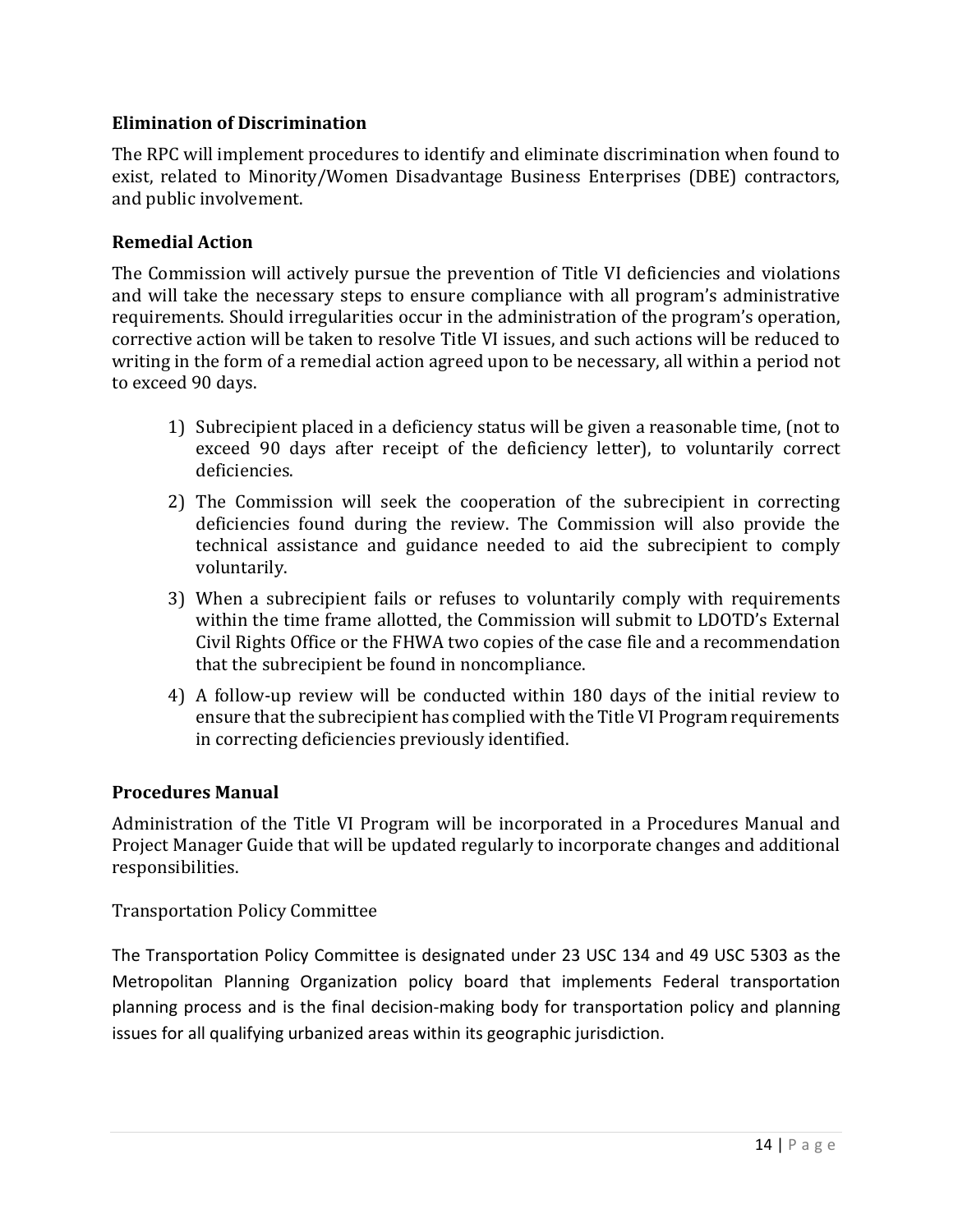The Transportation Policy Committee includes all the members of the Regional Planning Commission, as well as representatives from the region's major transportation modes and other elected officials.

# **Advisory Councils and Committees**

RPC has two on-elected transportation advisory councils and committees. These councils and committees, and a description of their duties are as follows:

# **Technical Advisory Committee**

Technical Advisory Committee (TAC) is a regional group of stakeholders, comprised of public works directors, planning directors, transit operators, as well as representatives from the port, bridges, airport, and railroads in the Greater New Orleans area. Other participating agencies include the U.S. Department of Housing and Urban Development, Federal Highway Administration, National Safety Council, and Federal Transit Administration. The RPC has also chosen to incorporate representatives of five select nonprofit organizations with a transportation interest into the TAC to provide input into the decision-making process. The TAC meets on a quarterly basis to review proposed amendments to the Metropolitan Transportation Plan (MTP) and/or Transportation Improvement Program (TIP), to advise RPC staff on transportation and land use issues, to discuss projects of regional significance, and to share best-practices with area parishes.

# **Coordinated Human Services Council**

The primary roles and responsibilities of the Coordinated Council are to update, maintain, and determine how to best implement the Coordinated Public Transit-Human Services Transportation Plan by providing a venue for stakeholder interaction, sharing of human services transportation issues, problems, and developing solutions for further action. The Council meets quarterly and serves as a subcommittee to the RPC Technical Advisory Committee.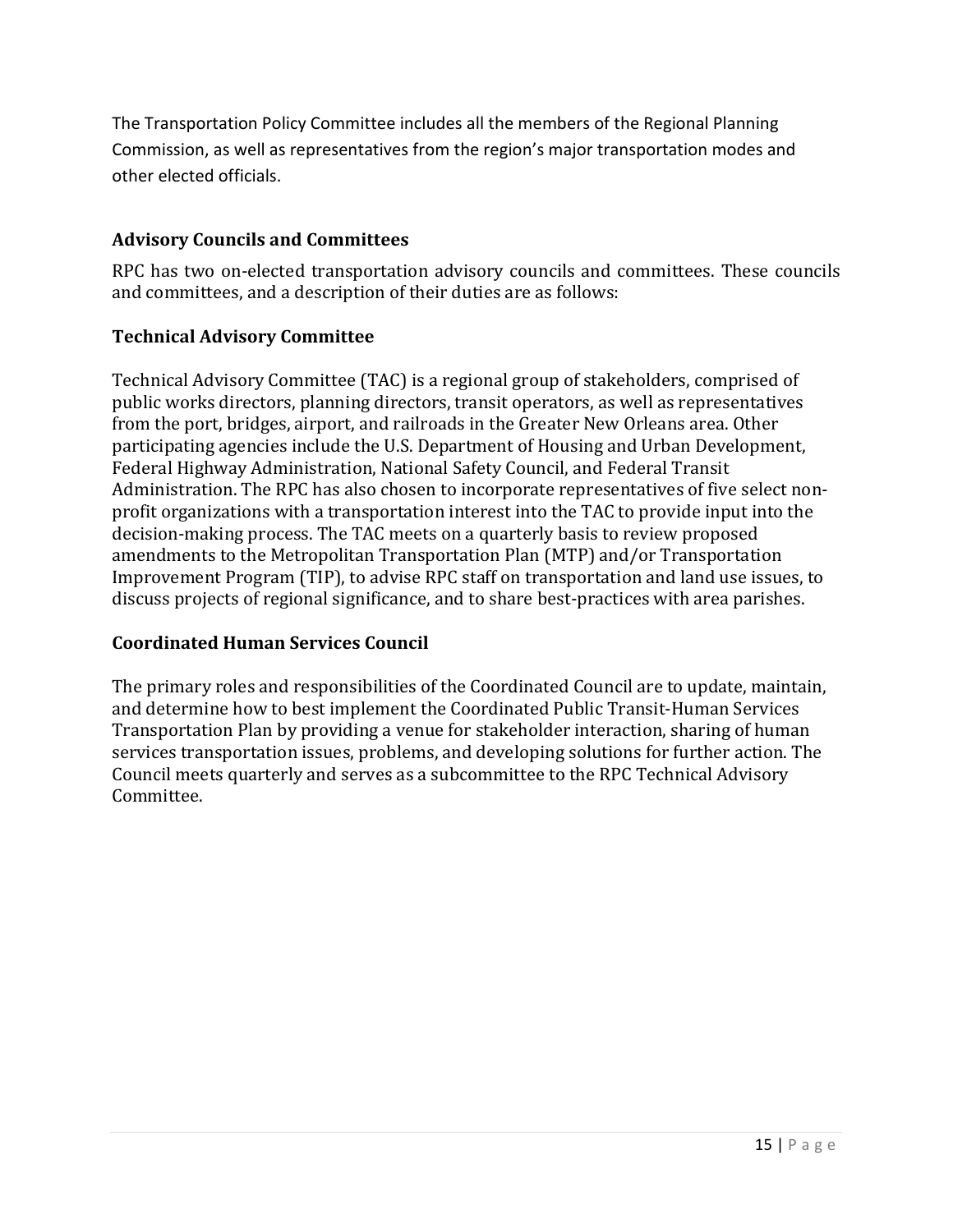# **Title VI Coordinator Responsibilities**

The Title VI Coordinator is charged with the responsibility for implementing, monitoring, and ensuring the Commission's compliance with Title VI Regulations. Title VI responsibilities are as follows:

- 1. Process the disposition of Title VI complaints received by the Commission.
- 2. Conduct annual Title VI reviews to determine the effectiveness of program activities at all levels.
- 3. Conduct Title VI reviews of consultant contractors, suppliers, and other recipients of federal-aid contracts administered through the Commission.
- 4. Prepare a yearly report of Title VI accomplishments and goals, as required.
- 5. Develop Title VI information for dissemination to the general public and, where appropriate, in languages other than English.
- 6. Identify and eliminate discrimination.
- 7. Establish procedures for promptly resolving deficiency status and reducing to writing the remedial action agreed to be necessary, all within a period not to exceed 90 days.
- 8. Conduct annual reviews of all subrecipient and consultants to make sure they maintain compliance with Title VI.
- 9. Meet with other RPC staff, as needed, to train, monitor and discuss progress, implementation, and compliance issues.
- 10. Process all Title VI complaints made in person at the RPC office or online on the RPC website.
- 11. Review important Title VI-related issues with the Executive Director of RPC, as needed.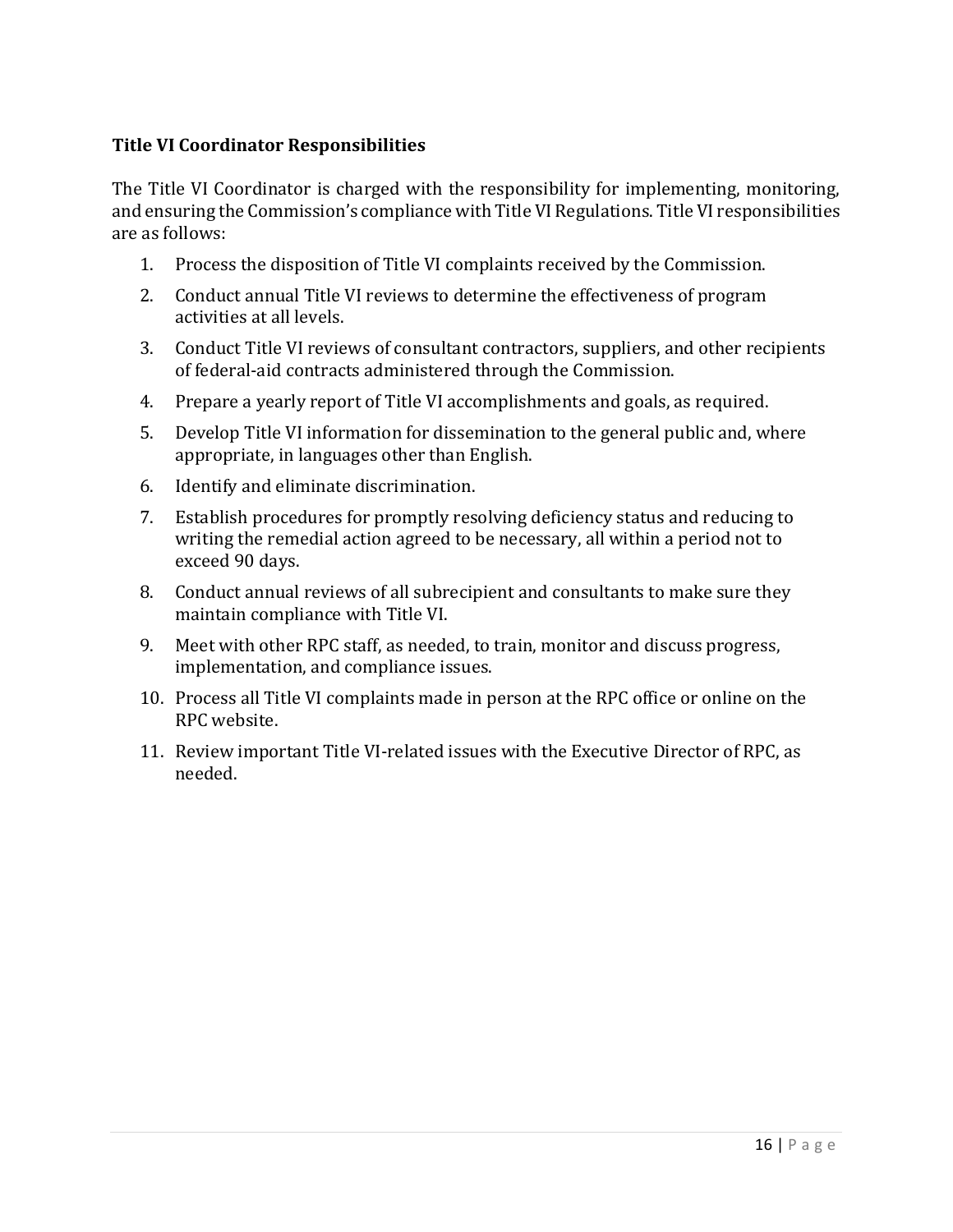# **Title VI Responsibilities for the Agency's Program Areas**

# **Planning**

- Ensure that all aspects of the planning process operation comply with Title VI.
- Ensure that various social, economic, and ethnic interest groups are represented in the planning process by disseminating program information to minority media and ethnic gender related organizations and participating in roundtable meetings in predominantly minority communities.
- Assist the Title VI Coordinator in gathering and organizing the Annual Title VI Update Report.
- $\blacktriangleright$  Review the department work program and other directives to ensure compliance with Title VI program requirements.
- Visit public meetings to verify the level of participation of Title VI protected group members when offered in predominantly ethnic minority communities.

# **Education and Training**

The Title VI Coordinator will seek all opportunities to participate in education and training outside of the RPC office. All Title VI conferences, seminars, trainings, and classes presented by FHWA, FTA, and LADOTD will be considered for staff attendance.

The Title VI Coordinator will be responsible to inform all staff members and consultants of all federal Title VI policies including any changes and updates. The coordinator will also be responsible to inform all staff members and consultants of the RPC **Title VI Program**, including our **DBE Policy and Program (in conjunction with Deputy Director)**, **LEP Plan**, **Public Involvement Plan**, **Environmental Justice Policy**, and **ADA Policy**, as well as any updates and changes.

Education and Training may also consist of the Regional Traffic Management Center (RPC office) hosting training seminars related to all Title VI issues and inviting all interested and pertaining parties to attend.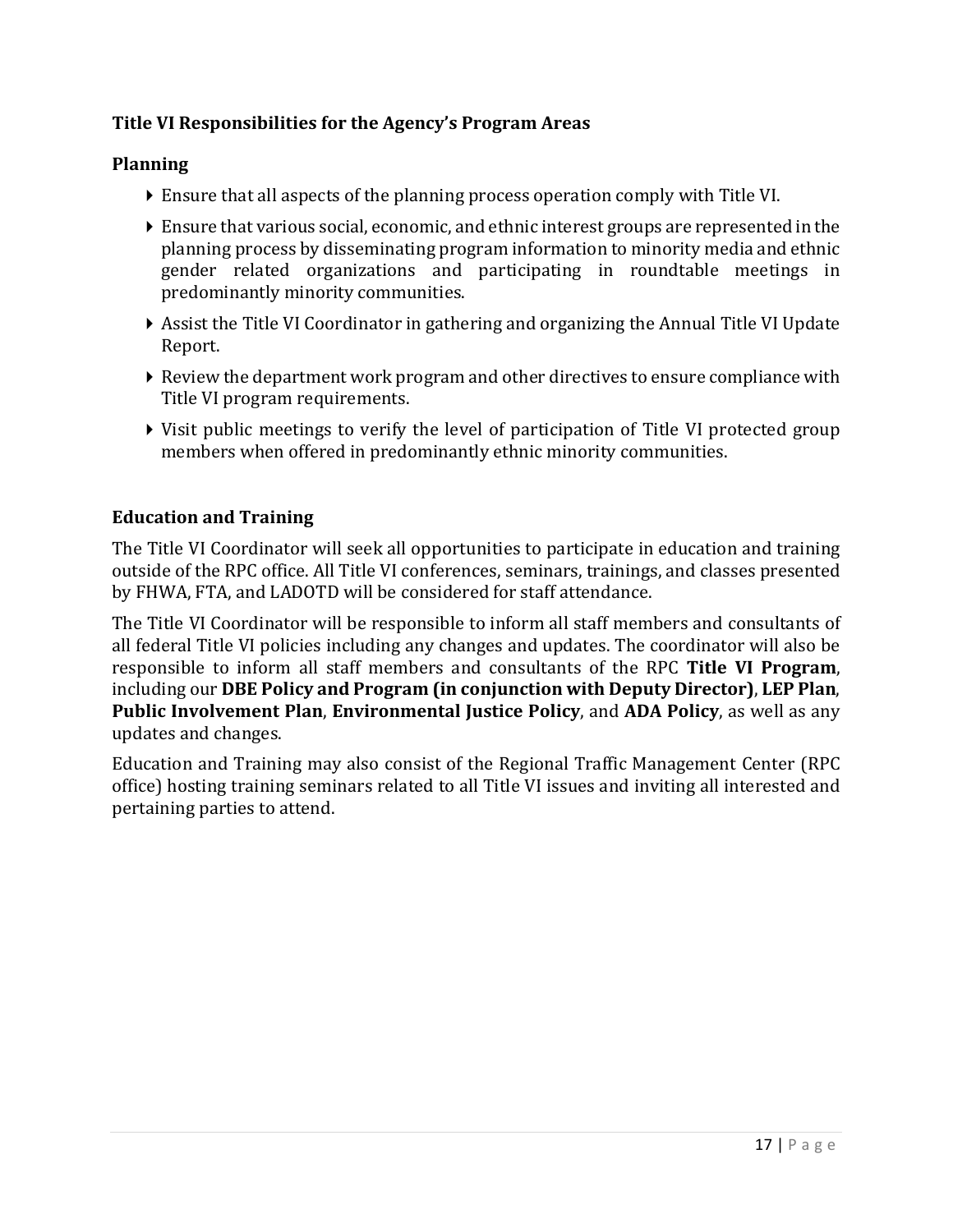#### **Consultant Services**

- The Regional Planning Commission, in consultation with the Executive Director, is responsible for setting policy and establishing procedures for consultant selection, negotiation, and administration of consultant contracts for the Commission.
- The Deputy Director shall monitor DBE program requirements.
- The Title VI Coordinator shall ensure that all federally funded consultant contracts administered by the Commission have the appropriate Title VI provisions included.
- The Title VI Coordinator shall review directives and procedures to ensure Title VI compliance.
- The Title VI Coordinator shall maintain necessary data and documentation required for completion of the department's Title VI Update Annual Report.

# **Public Participation**

The goal of RPC's communications and public participation program is to ensure early and continuous public notification about, and participation in, major actions and decisions by RPC. In seeking public comment and review, RPC makes a concerted effort to reach all segments of the population, including people from minority and low-income communities, and organizations representing these and other protected classes.

The RPC has an official **Public Involvement Plan** which is easily available on RPC's website or in person at the RPC office.

The plan includes:

- ▶ Public Involvement Policy
- ▶ Public Involvement Planning Goals
- ▶ Public Outreach Activities
- ▶ Public Meetings Procedures
- Limited English Proficiency (LEP) Guidelines
- Americans with Disabilities Act (ADA) Procedures
- ▶ Environmental Justice Policy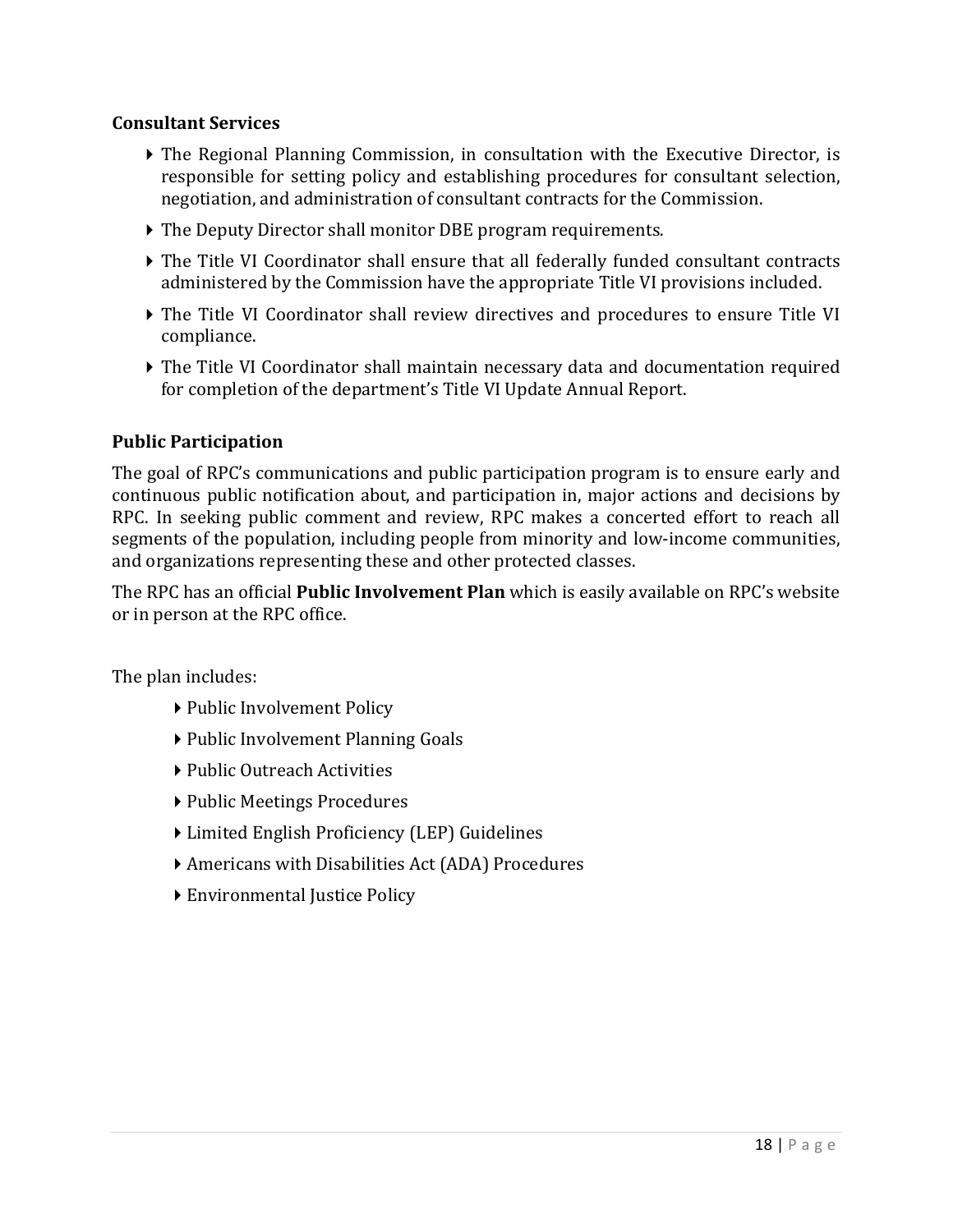# **Environmental Justice**

The concept of environmental justice includes the identification and assessment of disproportionately high and adverse effects of programs, policies, or activities on the minority and low-income population groups. Within the context of regional transportation planning, environmental justice considers the relative distribution of cost and benefits from transportation investment strategies and policies among different segments of society.

When RPC adopts new planning documents, or substantively amends existing documents, the agency is required to comply with federal environmental justice requirements. When this occurs, a systematic process is used to study and evaluate all necessary environmental aspects of the proposed action(s). Depending on the scope, complexity, and impacts of the project, the agency's Title VI Coordinator oversees the process, and ensures all federal and state requirements are met, and that the public has been invited to participate.

# **Consultant Contracts**

The Regional Planning Commission is responsible for selection, negation, and administration of its consultant contracts. RPC operates under its internal contract procedures and all relevant federal and state laws.

## **Contract Procedures**

Title VI text is included in all RPC Request for Proposals (RFP) and contracts.

# **Disadvantaged Business Enterprise (DBE) Program**

RPC includes DBE text in all RFPs and contracts with consultants and notes its DBE policy on the RPC website. RPC provides a list of all LADOTD's certified DBEs in its DBE Policy and Procedures which can be accessed on RPC's website.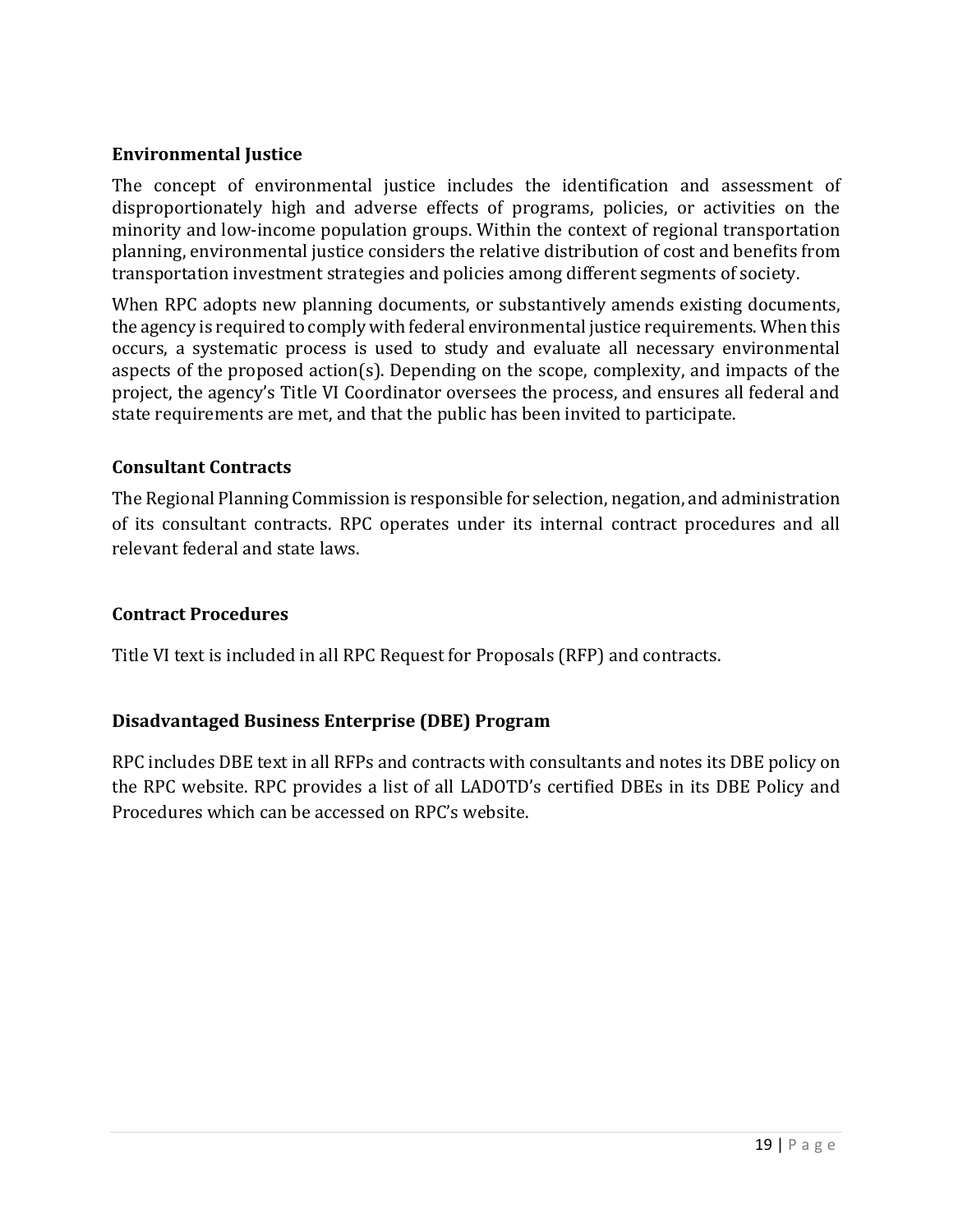## **Consultant Reviews**

The RPC is responsible for evaluating and monitoring compliance with Title VI requirements in all aspects of the agency's consultant contracts process. All consultants will be made aware that as subrecipients of federal funds they are required to adhere to our agency's Title VI Plan, DBE Policy and Procedures, and LEP Plan.

Project managers and the Title VI coordinator will work with consultants to form targeted outreach plans when necessary to ensure all have an equal opportunity to participate in planning processes. Measures are laid out in the Project Manager Guide (QCQA) and the Public Participation Plan (PPP).

# **Requirement to Conduct Equity Analysis to Determine Site Location of Facilities**

No such projects were conducted during this reporting period.

# **Title VI Investigations, Complaints and Lawsuits**

At the present time the RPC is not involved in any Title VI investigations, lawsuits or complaints that pertain to allegations of discrimination on the basis of race, color, and/or national origin in transit-related activities and has not received any complaints since the last Title VI submission.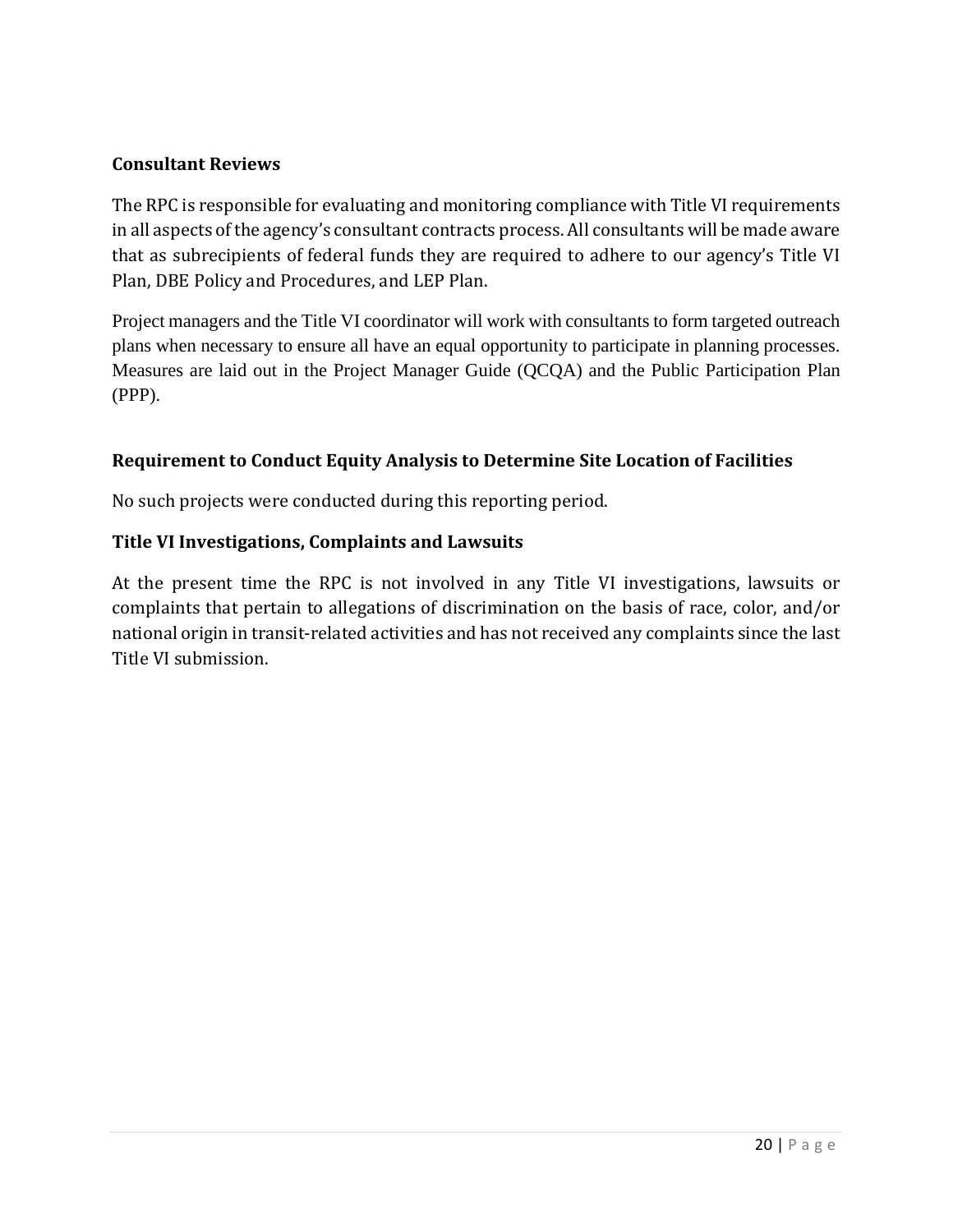## **Title VI Public Notice**

The paragraph below is to be inserted in all significant publications that are distributed to the public, such as future versions and updates of the *Metropolitan Transportation Plan*; and *Transportation Improvement Program* for the RPC region. The text will remain permanently on the agency's website, [www.norpc.org,](http://www.norpc.org/) and available to all employees. The version below is the preferred text, but where space is limited or in publications where cost is an issue, the abbreviated version can be used in its place.

**Title VI Notice**: The Regional Planning Commission (RPC) fully complies with Title VI of the Civil Rights Act of 1964 and related statutes, executive orders, and regulations in all programs and activities. RPC operates without regard to race, color, national origin, income, gender, age, and disability. Any person who believes him/herself or any specific class of persons, to be subjected to discrimination prohibited by Title VI may by him/herself or by representative file a written complaint with the Louisiana Department of Transportation (LaDOTD). LaDOTD Title VI Program Manager may be reached via phone at 225-379-1361. A complaint must be filed no later than 180 days after the date of the alleged discrimination.

RPC meetings are conducted in accessible locations and materials can be provided in accessible formats and in languages other than English. If you would like accessibility or language accommodation, please contact the Title VI Coordinator at RPC at 504- 483-8513 or [mgivhan@norpc.org.](mailto:mgivhan@norpc.org) If you wish to attend a RPC function and require special accommodations, please give RPC one week's notice in advance.

The following shortened version of the above paragraph can be used in publications where space or cost is an issue as in classified newspaper announcements.

RPC fully complies with Title VI of the Civil Rights Act of 1964 and related statutes and regulations in all programs and activities. For more information, or to obtain a Title VI Complaint Form, see [www.norpc.org](http://www.norpc.org/) or call our Title VI Coordinator at 504-483-8513.

#### **Questions**

For any questions regarding the RPC's Title VI Plan or any related policies and procedures please contact RPC's Title VI Coordinator at 504-483-8513 or visit our website at [www.norpc.org.](http://www.norpc.org/)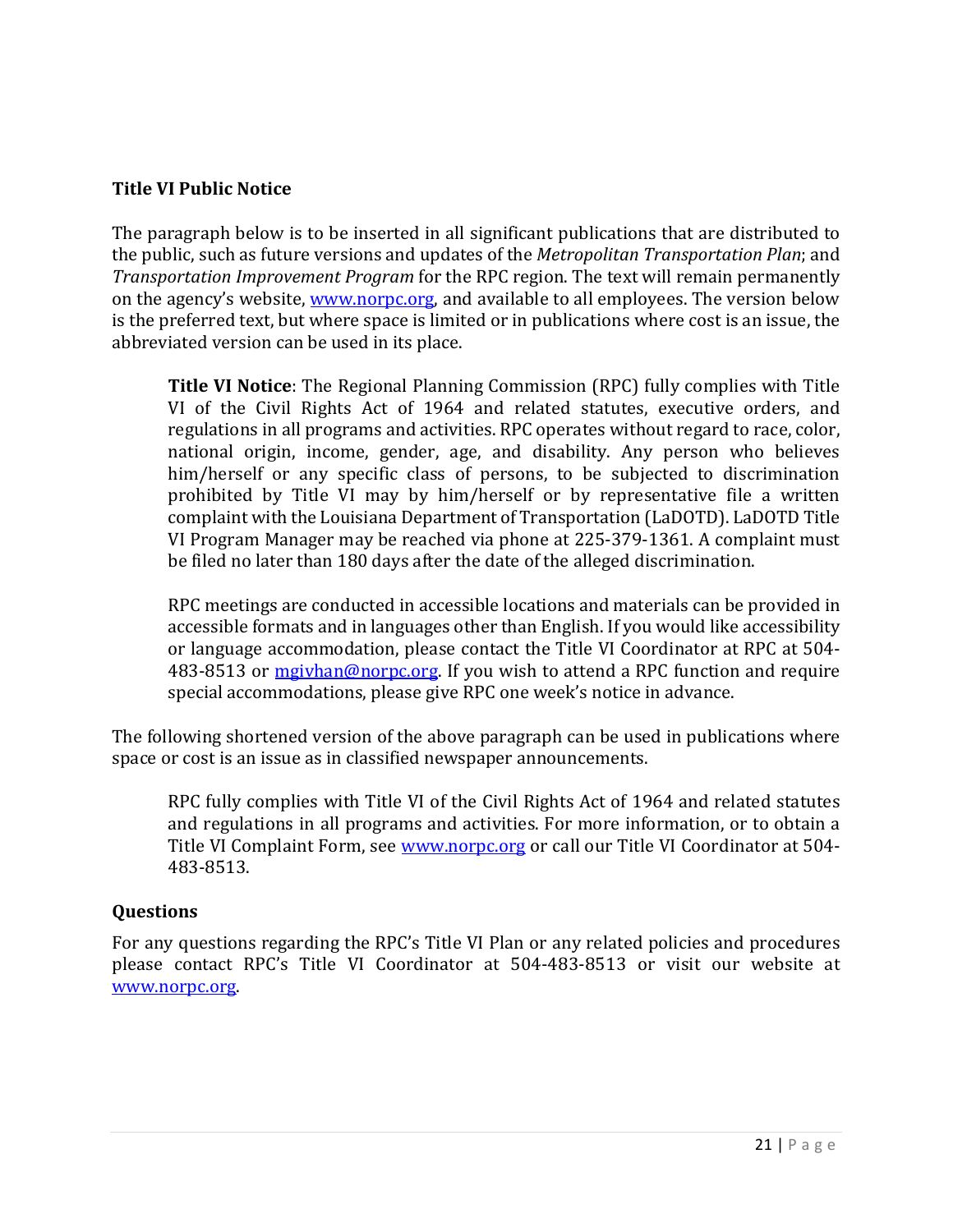#### **REGIONAL PLANNING COMMISSION Jefferson, Orleans, Plaquemines, St. Bernard, St. Charles, St. John, St. Tammany and Tangipahoa Parishes**

## **Title VI Assurances**

The Regional Planning Commission for Jefferson, Orleans, Plaquemines, St. Bernard, St. Charles, St. John, St. Tammany and Tangipahoa Parishes (hereinafter referred to as the "Recipient"), HEREBY AGREES THAT as a condition to receiving any federal financial assistance from the U.S. Department of Transportation it will comply with Title VI of the Civil Rights Act of 1964, 78 Stat. 252, 42 USC 2000d-42 USC 2000d-4 (hereinafter referred to as the Act), and all requirements imposed by or pursuant to Title 49, Code of Federal Regulations, Department of Transportation, Subtitle A, Office of the Secretary, part 21, Nondiscrimination in Federally Assisted Programs of the Department of Transportation Effectuation of Title VI of the Civil Rights Act of 1964 (hereinafter referred to as the Regulations), , and other pertinent directives, to the end that in accordance with the Act, Regulations, and other pertinent directives, no person in the United States shall, on the grounds of race, color, sex, or national origin be excluded from participation in, be denied the benefits of, or be otherwise subjected to discrimination under any program or activity for which the Recipient receives federal financial assistance from the Department of Transportation, including the Federal Highway Administration, and HEREBY GIVES ASSURANCE THAT it will promptly take any measures necessary to effectuate this agreement. This Assurance is required by Subsection 21. 7 (a) (I) of the Regulations.

More specifically and without limiting the above general assurance, the Recipient hereby gives the following specific assurances to its Federal Aid Highway Program.

- 1. That the Recipient agrees that each "program" and each "facility" as defined in Subsections 21.23(e) and 21.23fb) of the Regulations, will be (with regard to a "program") conducted, or will be (with regard to a "facility") operated in compliance with all requirements imposed by, or pursuant to, the Regulations.
- 2. That the Recipient shall insert the following notification in all solicitations for bids, proposals or statements of qualification for work or material subject to the Regulations made in connection with the Federal Aid Highway Program and in adapted form in all proposals for negotiated agreements:

 The Regional Planning Commission in accordance with Title VI of the Civil Rights Act of 1964 and 78 Stat. 252,42 USC 2000d-d4 and Title 49, Code of Federal Regulations, Department of Transportation, Subtitle A, Office of the Secretary, part 21, Nondiscrimination in federally assisted programs of the Department of Transportation issued pursuant to such Act, hereby notifies all bidders and proposers that it will affirmatively ensure that any contract entered into pursuant to this advertisement, minority business enterprises will be afforded full opportunity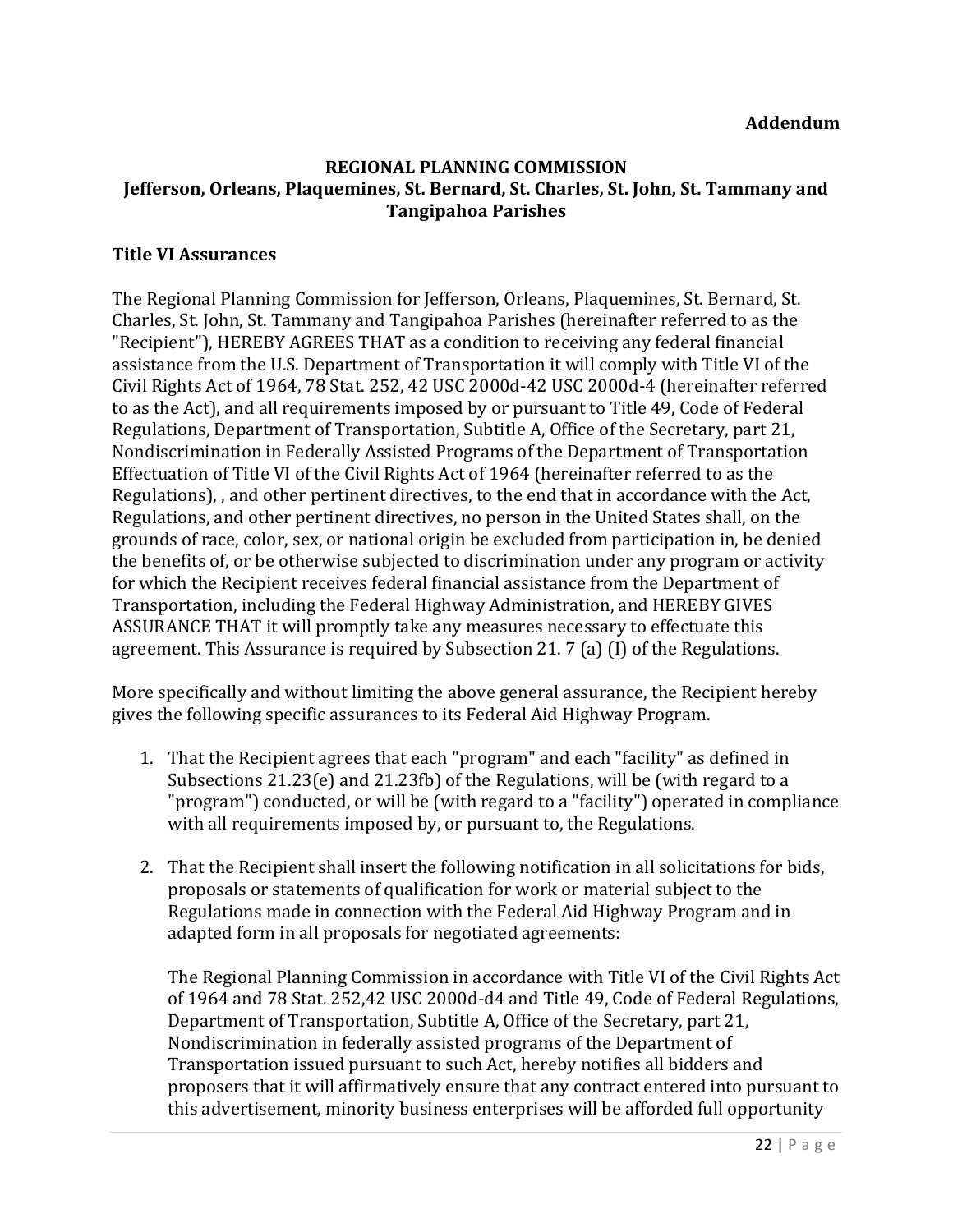to submit bids, proposals or statements of qualification in response to this invitation and will not be discriminated against on the grounds of race, color, sex, or national origin in consideration for an award.

- 3. That the Recipient shall insert the necessary clauses of this Assurance in every contract subject to the Act and the Regulations.
- 4. That where the Recipient receives federal financial assistance to construct a facility, or part of a facility, the Assurance shall extend to the entire facility and facilities operated in connection therewith.
- 5. The Recipient shall provide for such methods of administration for the program as are found by the Secretary of Transportation, or the official to whom s/he delegates specific authority to give reasonable guarantee that it, other recipients, subgrantees, contractors, subcontractors, transferees, successors in interest, and other participants of federal financial assistance under such program will comply with all requirements imposed or pursuant to the Act, the Regulations, and this Assurance.
- 6. The Recipient agrees that the United States has a right to seek judicial endorsement with regard to any matter arising under the Act, the Regulations, and this Assurance.

THIS ASSURANCE is given in consideration of and for the purpose of obtaining any and all federal grants, loans, contracts, property, discounts or other federal financial assistance extended after the date hereof to the Recipient by the Department of Transportation under the Federal Aid Highway Program and is binding on it, other recipients, subgrantees, contractors, subcontractors, transferees, successors in interest and other participants in the Federal Aid Highway Program. The person or persons whose signatures appear below are authorized to sign the Assurance on behalf of the Recipient.

Jeffrey Roesel Date Executive Director Regional Planning Commission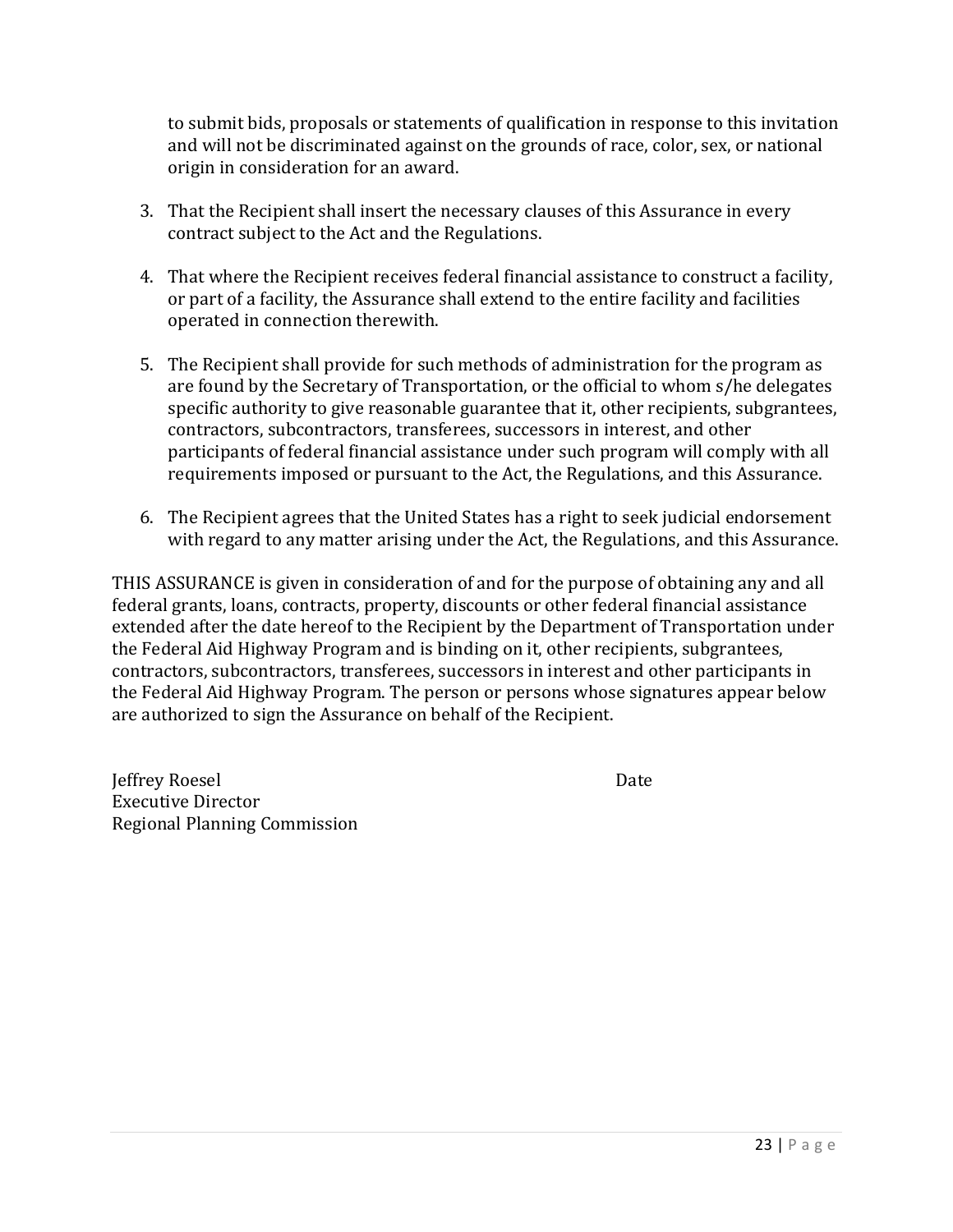# **Title VI Methodology for Identification of Target Populations (Demographics) & Spatial Concentrations of Targeted Populations**

RPC utilizes the latest U.S. Census data, American Community Survey data, and Louisiana Department of Social Services data to identify target populations. To form the most accurate profile of these populations it is in RPC's best interest to use the smallest geographic unit available for which information is obtainable for all relevant groups. The smallest geographic area that the Census Bureau calculates the appropriate information on each relevant group is block group level, which the RPC utilizes in all map products and planning efforts. The Louisiana Department of Child and Family services is available at block group level upon request to further identify vulnerable communities.

RPC has identified seven relevant groups for Title VI analysis as described below:

- Minority/Ethnicity
- ▶ Low Income
- Poverty households/Federal Assistance Recipients
- Minority
- Elderly
- Limited English Proficiency (LEP) or English spoken as a second language
- Disabled Populations
- ▶ Zero Car Households

Once the RPC has identified target populations for Title VI consideration, the next step is to produce maps that show their distribution throughout the area and how they relate to RPC studies, TIP projects, and projects let to construction. These maps are for RPC internal use and are not made available for public use.

# **How Mobility Needs of Minority Populations are Identified and Considered Within the Planning Process**

RPC makes every effort to ensure that the mobility needs of minority populations are identified and considered within the transportation planning process. The methods RPC utilizes to ensure this are listed below:

- RPC produces demographic census data for analysis to assist in RPC projects.
- ▶ RPC has used and plans to use transportation surveys or community outreach to members of the community in order to get feedback on their transportation needs. This input is used and incorporated into our Metropolitan Transportation Plan (MTP) and Transportation Improvement Program (TIP).
- RPC staff members attend and participate in community meetings that focus on convening residents to discuss issues facing minority communities.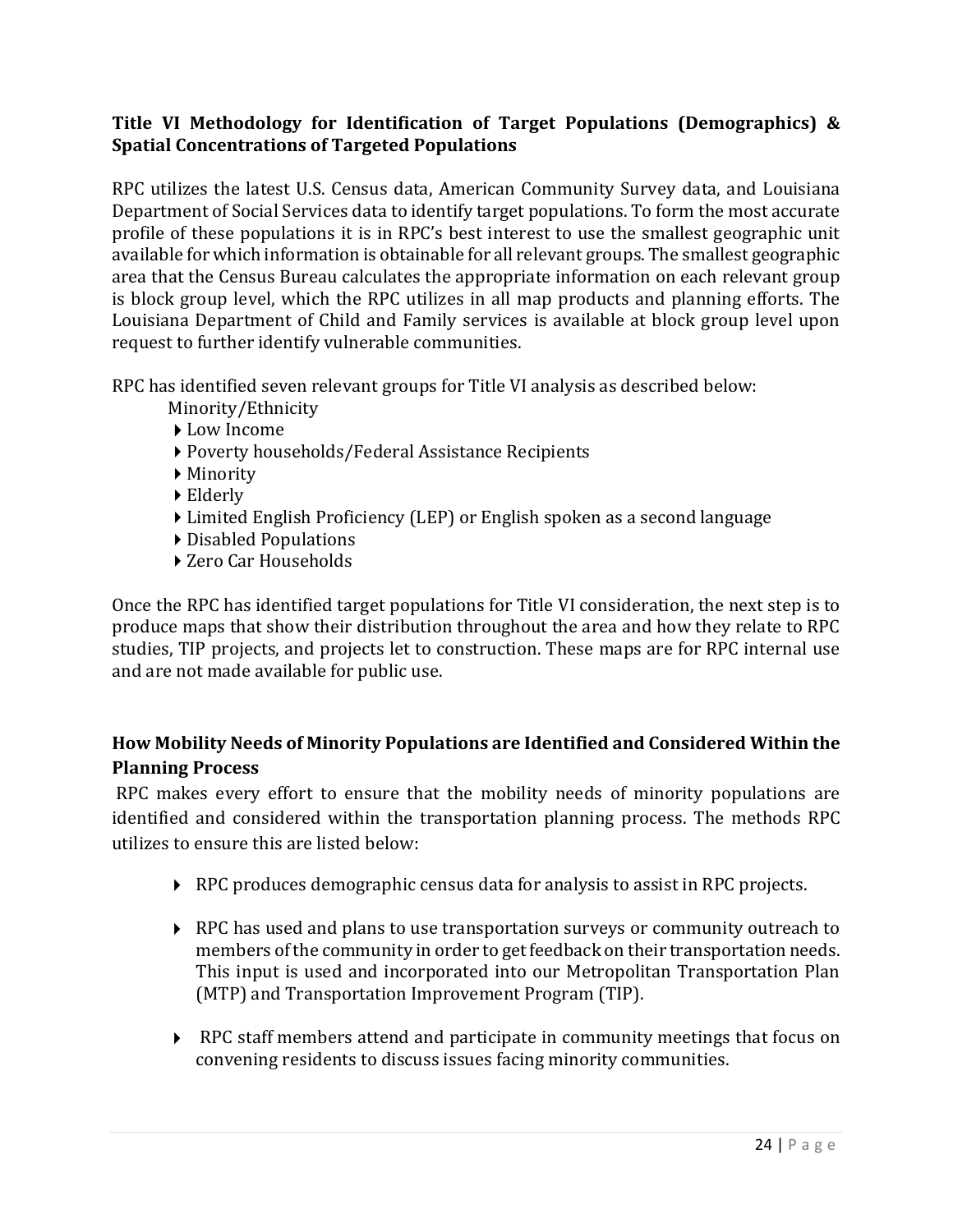- RPC complies fully with Executive Order (EO) 12898 and makes sure that all citizens are given the opportunity to participate in the planning process through the National Environmental Policy Act (NEPA).
- ▶ RPC ensures that all public meetings are held in areas that are frequented by all members of the community, at times that are most suitable to working citizens. Effort is made to advertise public meetings in minority publications where available and meeting notices are posted in multiple languages when project area affects an LEP community.
- ▶ RPC is always open to comments or suggestions via the "Get Involved" section on our website [www.norpc.org,](http://www.norpc.org/) or comment sheets available at the front desk of our office at 10 Veterans Memorial Boulevard, New Orleans, LA 70124. All comments are forwarded to appropriate staff and are followed with a response in a timely manner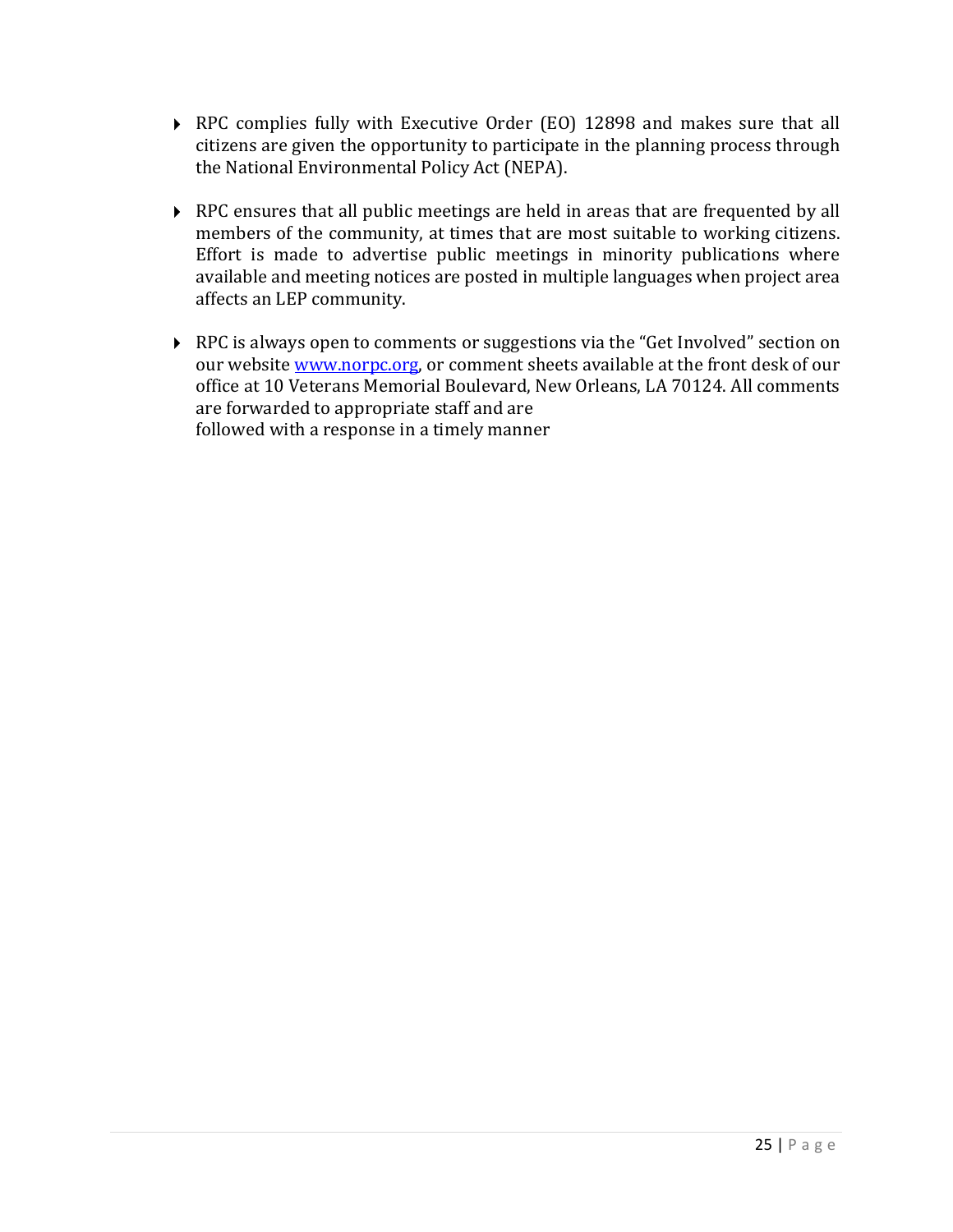# **Limited English Proficiency**

# **Limited English Proficiency Policy**

The Regional Planning Commission (RPC) follows Executive Order 13166 in identifying and engaging Limited English Proficiency (LEP) populations to ensure their involvement and knowledge of transportation planning and projects in and around their communities. A LEP person is defined as one who does not speak English as his or her primary language and has a limited ability to read, write, or understand English.

RPC's policy for engaging individuals with Limited English Proficiency is to provide translation services to individuals who request them if reasonable accommodations can be made. In addition, the RPC proactively identifies communities with high concentrations of LEP persons and employs tactics and strategies to effectively engage them in the planning process. The RPC trains staff to recognize individuals in community meetings and forums who may show difficulty or inability to read or write English, and to assist them accordingly.

# **Executive Order 13166**

Executive Order 13166 "Improving Access to Services for Persons with Limited English Proficiency,'' reprinted at 65 FR 50121 (August 16, 2000), directs each Federal agency that is subject to the requirements of Title VI to publish guidance for its respective recipients clarifying that obligation. Executive Order 13166 further directs that all such guidance documents be consistent with the compliance standards and framework detailed in the Department of Justice's (DOJ's) Policy Guidance entitled "Enforcement of Title VI of the Civil Rights Act of 1964--National Origin Discrimination Against Persons with Limited English Proficiency.'' (See 65 FR 50123, August 16, 2000 DOJ's General LEP Guidance). Different treatment based upon a person's inability to speak, read, write, or understand English may be a type of national origin discrimination.

Executive Order 13166 applies to all federal agencies and all programs and operations of entities that receive funding from the federal government, including state agencies, local agencies and governments such as the MPO, private and non-profit entities, and subrecipients.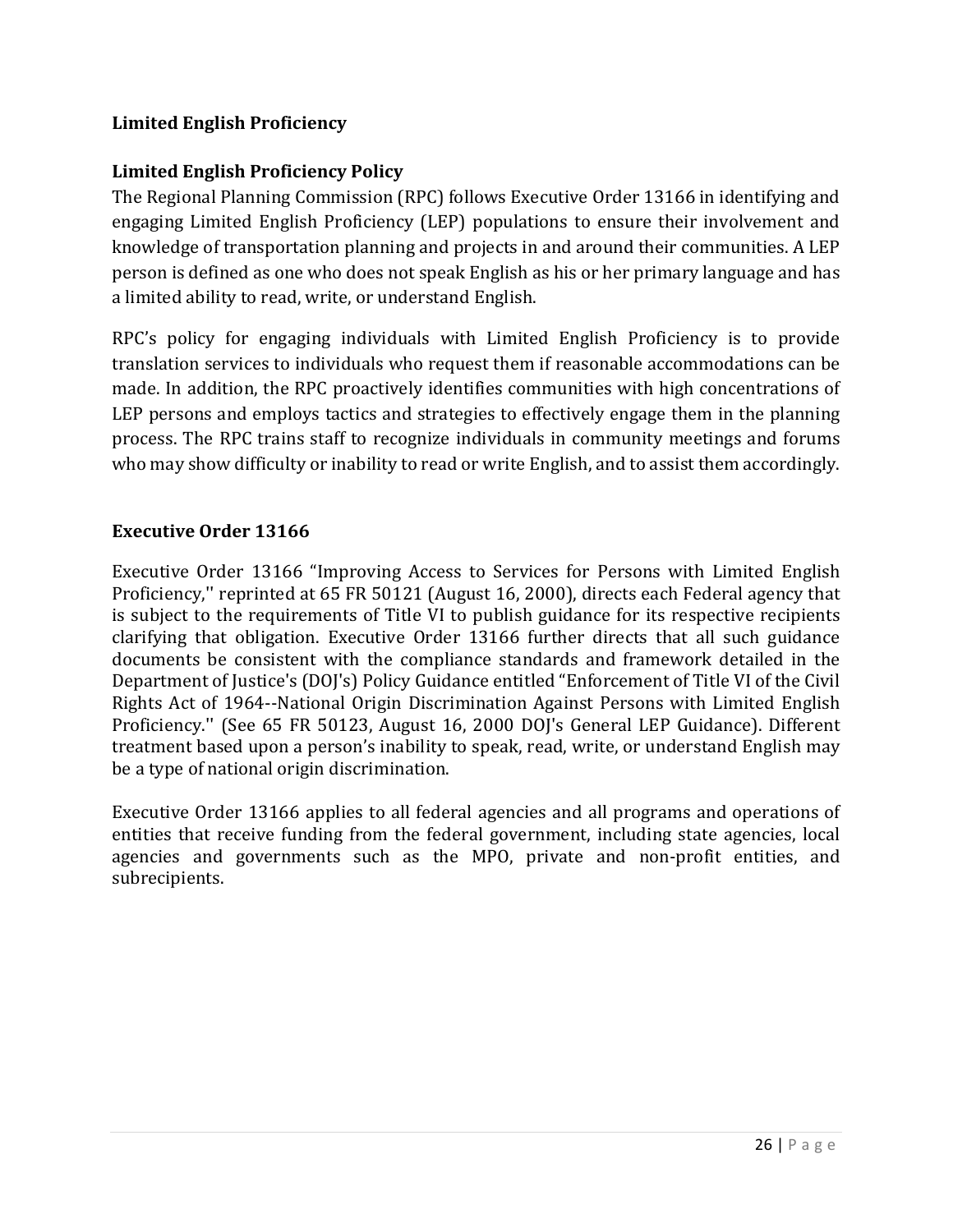# **Four Factor Analysis**

The RPC follows the U.S. Department of Justice's guidelines using the "four-factor analysis" process to determine the number and proportion of LEP individuals in the region. This information aids the RPC in planning how to cost effectively provide information services to LEP individuals. FHWA guidelines offer a safe harbor of 5% of the effected population or 1,000 people in the effected neighborhood. A "safe harbor," in the context of this guidance, means that the recipient has undertaken efforts to comply with the needed translation of vital written materials. If a recipient conducts the four-factor analysis, determines that translated documents are needed by LEP applicants or beneficiaries, adopts an LEP Plan that specifies the translation of vital materials, and makes the necessary translations, then the recipient provides strong evidence, in its records or in reports to the agency providing federal financial assistance, that it has made reasonable efforts to provide written language assistance.

The "four-factor analysis" process includes determining the number and proportion of LEP individuals within the population, the frequency with which LEP individuals will come in contact with the program, the importance of the program to people's lives, and the resources available to provide translation services. The four factor analysis is as follows:

# **1. The number or proportion of LEP persons in the service area who may be served or are likely to encounter a RPC program, activity or service.**

The RPC reviewed 2015-2019, 5-year estimates, American Community Survey data for the 6-south shore MPO parishes and the 2-north shore MPO parishes that make up the New Orleans and Mandeville-Slidell-Covington urbanized areas and found that 88% of the population reported English as their only language. Of the remaining 12% of the population that reported speaking a language other than English, 8% reported Spanish as language spoken, with 45% of those individuals indicating that they speak English less than "very well." Also, 2% reported Asian and Pacific Island languages as language spoken, which include Vietnamese, with 53% of those individuals indicating that they speak English less than "very well." The remaining 2% who speak a language other than English reported Indo-European and "other languages" as their language spoken. American Community Survey data was determined to be the most accurate data available for determining LEP individuals. (see table in appendix)

RPC has determined that Spanish and Vietnamese speaking individuals make up the majority of the region's LEP population. Although Vietnamese is spoken by less than 5% of the population, their density exceeds 1,000 people per effected neighborhood. This information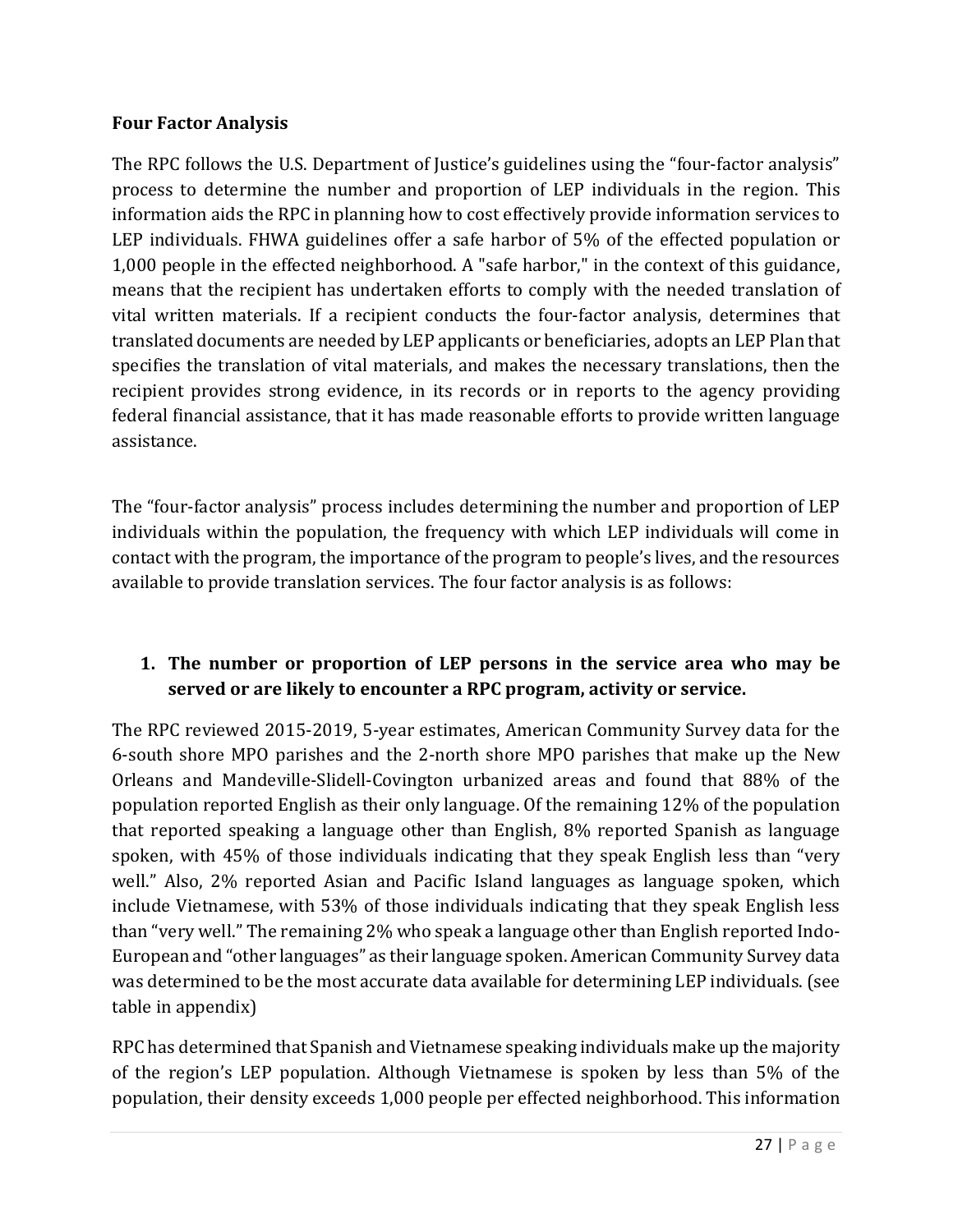is determined by the GIS mapping of demographic data. Consequently, RPC is cognizant of the need to translate documents or work with interpreters as necessary when interacting with members of these communities.

# **2. The frequency with which LEP persons come into contact with RPC programs, activities or services.**

To date, the RPC has had no formal request for interpreters and no requests for translated RPC documents. Staff has had limited contact with LEP persons; however, the RPC has been proactive in identifying LEP communities and translating important documents while also having translators and interpreters present during active outreach such as tabling, community meetings, surveying, etc. Based on the percentage and number of LEP individuals who reported Spanish or Vietnamese as a primary language, the RPC has made portions of its Title VI plan available in Spanish and Vietnamese and posted these documents on our website and has also translated its Enforcement for Pedestrian and Bicycle Safety into Spanish and distributed it at community meetings and to local law enforcement. When working in areas identified to have higher percentages of LEP persons the RPC has been proactive in translating outreach material and resources needed to ensure full participation.

# **3. The nature and importance of programs, activities or services provided by RPC to the LEP population.**

The RPC has identified a significant population of Vietnamese residents in New Orleans East. The RPC maintains communication with leaders of the Vietnamese community, particularly Mary Queen of Vietnam Community Development Center, to gain the input of LEP individuals. The Hispanic community is larger, therefore less concentrated than the Vietnamese community, but RPC has established a relationship with LatiNOLA, a Hispanic civic group, to help identify the community's LEP needs. The Title VI Coordinator also makes every attempt to attend monthly meetings of the Latino Forum, a metro-wide group of community leaders who meet to discuss the needs of the Latino community, and has attended Language Access Coalition meetings in an effort to reach out to non-English speaking and non-literate members of the community. Through these channels of communication the RPC is able to stay informed about these community's needs and has a means of informing them of upcoming RPC projects.

The RPC has also taken initiative and mapped general locations of these individuals based on Census 2019 ACS demographic data. The RPC will take appropriate action such as hiring an oral translator and translating all necessary documents whenever significant populations of LEP persons are impacted. In addition, the RPC is working with Public Outreach Liaisons to garner input from this target population in the transportation planning process.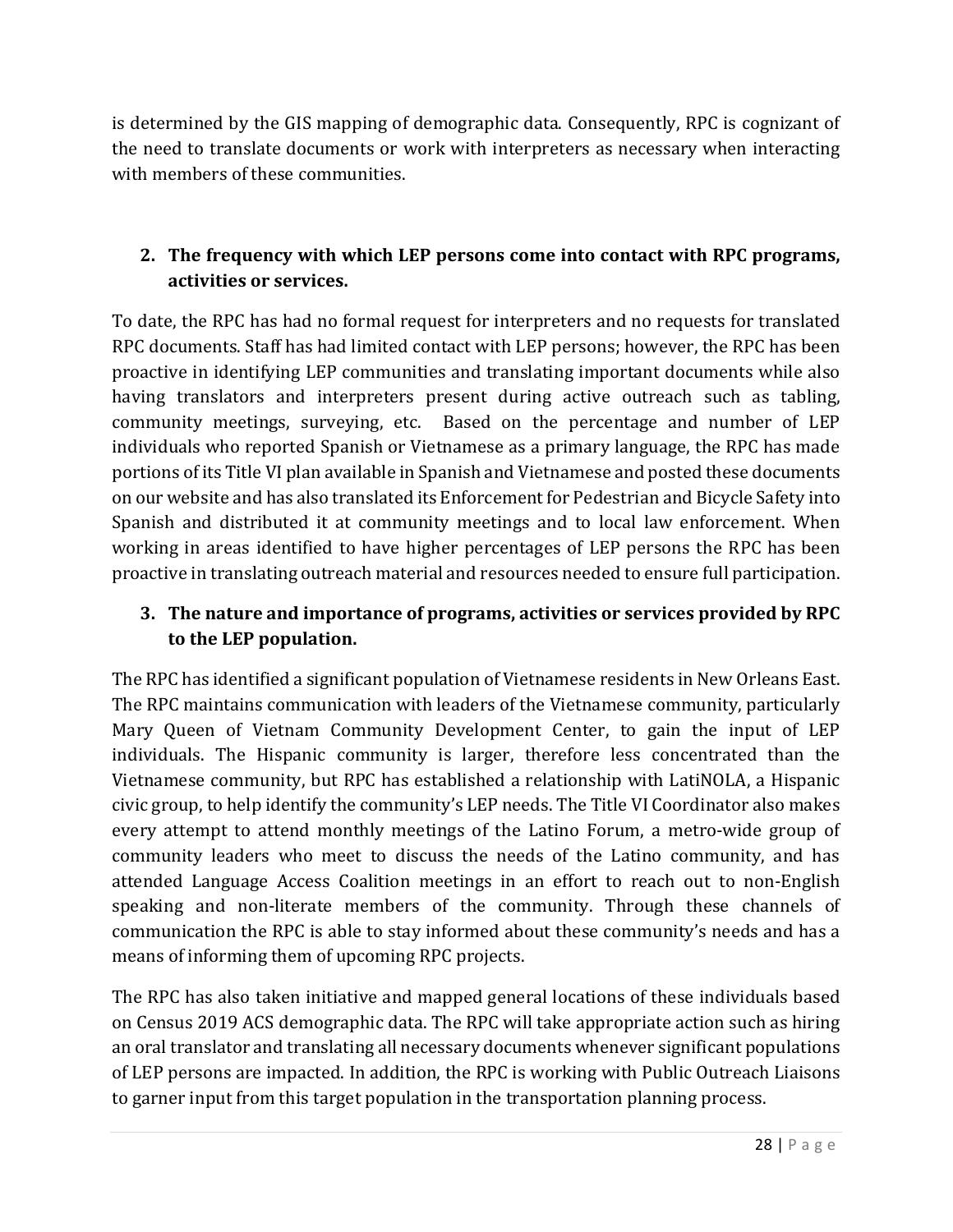# **4. The resources available to RPC and overall cost to provide LEP assistance.**

The RPC has limited resources to pursue written and oral translation services but makes every effort to translate vital documents and accommodate translation and interpreter requests. The Title VI policy, complaint form, and other important Title VI documents have been translated and will be updated as necessary. The RPC is continually identifying new documents to translate.

All oral and written translation service needs will be addressed on a case-by-case basis and services will be provided wherever deemed necessary. The RPC is open to all translation suggestions and is committed to providing translation needs wherever feasible when requested. RPC maintains an active list of interpreters should the need arise.

# **Limited English Proficiency Plan - update**

How The RPC Identifies LEP Persons Who May Need Assistance

- Examine requests for language assistance from past meetings and events to anticipate the potential need for assistance at upcoming meetings.
- $\triangle$  A staff member is placed at the entrance to public meetings to greet and briefly engage with attendees during sign-in to informally gauge each attendee's ability to write, speak and understand English.
- Staff is trained to identify non-verbal clues that a person may have Limited English Deficiency, such as reluctance to fill out surveys or sign-in at public meetings.
- Staff examines Census Bureau demographic numbers by races of those who report a primary language other than English and compare that to Census block data and map communities accordingly to determine high concentrations of LEP populations.
- $\div$  Staff maintains a stream of communication with LEP community leaders such as Mary Queen of Vietnam Community Development Center and LatiNOLA, as well as seek to establish new relationships.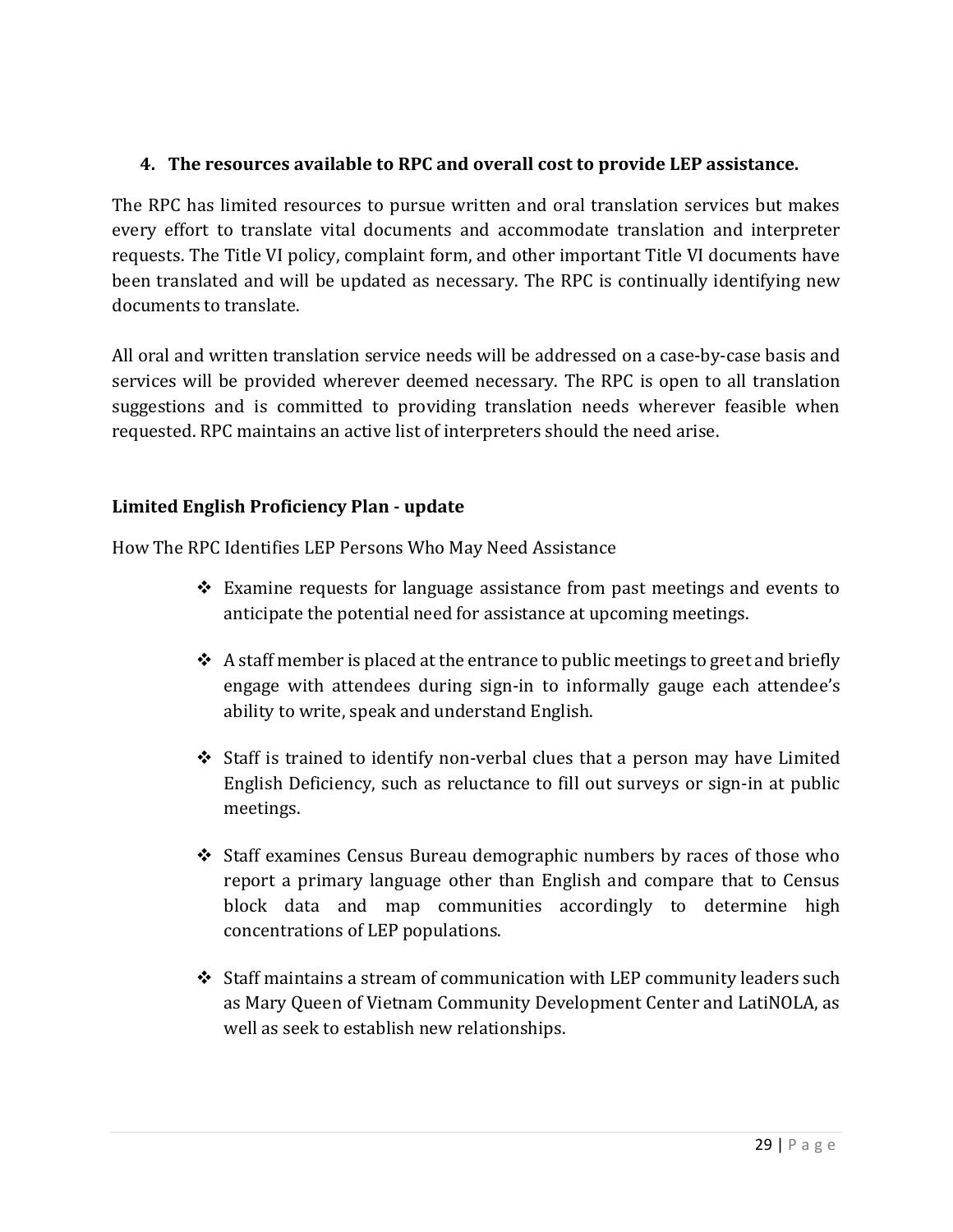$\div$  Staff attends monthly Latino Forum and Language Access Coalition meetings as ways to remain engaged with LEP community leaders and disseminate important project information to LEP communities.

## **Implementing Language Assistance Measures**

- Based on Census Bureau data, RPC will evaluate all documents, and translate those documents deemed most widely accessed, into any language other than English that is spoken by more than 5% of the population or by more than 1,000 people per concentrated area.
- The RPC has already translated Pedestrian and Bicycle Safety into Spanish. The Title VI Plan has been made available on RPC's website.
- $\div$  The RPC will continue to search out venues that have been found to be frequented by LEP individuals and make information available at these locations in the most appropriate format and language.
- $\div$  Utilizing trusted leaders and community organizations in the Hispanic and Vietnamese communities to continually identify the needs of LEP individuals and provide necessary oral and written translations.
- The RPC takes a proactive approach in identifying LEP communities and will continue to host meetings in close proximity to these communities to distribute all necessary translated materials and documents.
- $\div$  The RPC remains committed to providing oral and written translation services upon request. RPC maintains an active list of interpreters and translators to accommodate LEP individuals.
- $\triangleleft$  All projects falling within a RPC LEP area are reviewed on a case by case basis. If the nature and importance of the program, activity, and service is deemed significant then the RPC and all entities conducting business on our behalf will follow these same LEP guidelines.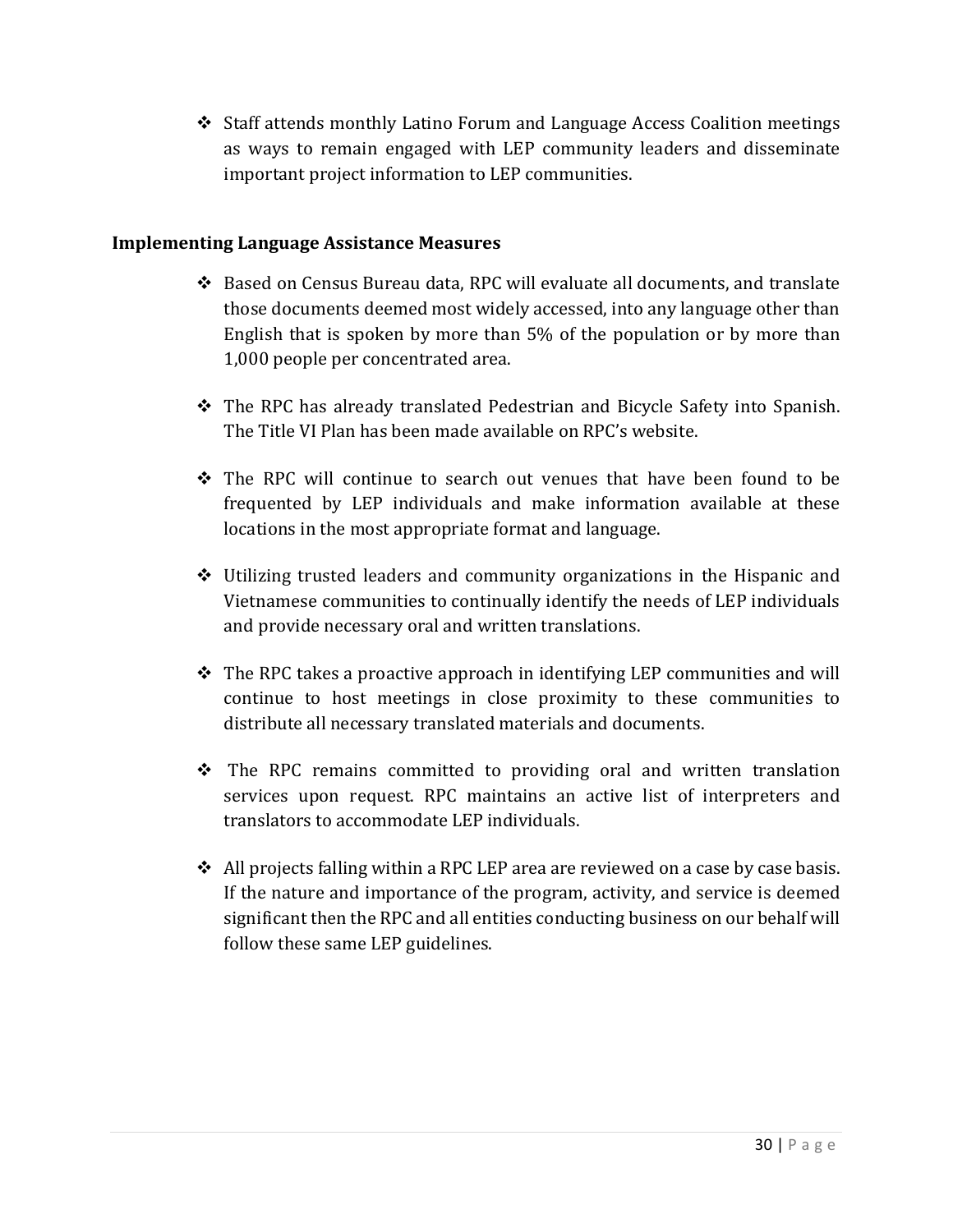# **Staff Training**

All RPC staff will be provided with the LEP Plan and will be educated on procedures and services available. All training topics are listed below:

- Understanding the Title VI LEP responsibilities
- What language assistance services RPC offers
- $\div$  How to identify LEP individuals in public meetings
- $\triangleleft$  How to access an interpreter
- Documentation of language assistance requests
- $\triangleleft$  How to handle a complaint

#### **Monitoring and Updating the LEP Plan**

This plan is dynamic and may be updated as more effective means of communication are developed. At a minimum, RPC follows the Title VI Program update schedule for the LEP Plan. The RPC will update its LEP Plan as new ACS information becomes available.

#### **Dissemination of the RPC Limited English Proficiency Plan**

The RPC will post the LEP Plan on its website at [www.norpc.org](http://www.norpc.org/) . The LEP Plan can also be found in RPC's Public Involvement Plan.

Any person, including social service, non-profit, law enforcement agencies and other community members with internet access will be able to access the plan. For those without personal internet service, all parish libraries offer free internet access. A hard copy of the LEP plan will be provided to any person or agency upon request. Persons with Limited English Proficiency may also obtain translations of this plan upon request. Any questions or comments regarding this plan should be directed to the RPC Title VI Coordinator.

#### **Requesting Translation Services**

Any individuals who wish to request oral or written translation services can do so through RPC's website at [www.norpc.org](http://www.norpc.org/) or by contacting RPC's Title VI Coordinator:

**Malissa Dietsch-Givhan Title VI Coordinator 504-483-8513 [mgivhan@norpc.org](mailto:mgivhan@norpc.org)**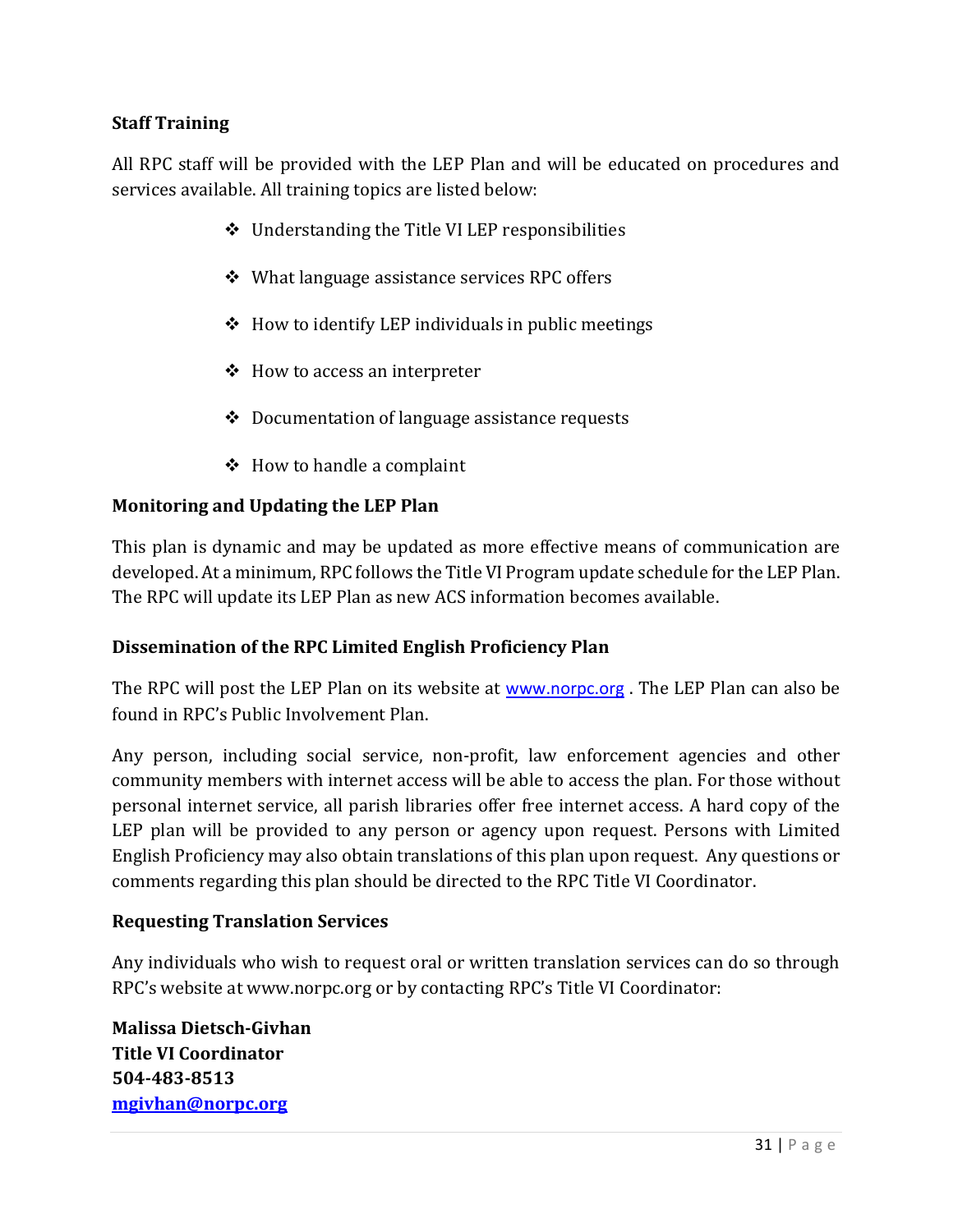# **Language Spoken At Home For The Population 5 Years Of Age And Over For South Shore MPO Area Parishes**

# **2019 American Community Survey 5-Year Estimates**

| Jefferson Parish, Louisiana         |                                  |                    |                                        |                                        |                                        |                    |  |
|-------------------------------------|----------------------------------|--------------------|----------------------------------------|----------------------------------------|----------------------------------------|--------------------|--|
|                                     | Total                            |                    |                                        | Percent of specified language speakers |                                        |                    |  |
|                                     |                                  |                    | <b>Speak English</b>                   |                                        | Speak English less than                |                    |  |
|                                     |                                  |                    | "very well"                            |                                        | "very well"                            |                    |  |
|                                     | Estimate                         | Margin of          | Estimate                               | Margin                                 | Estimate                               | Margin of          |  |
|                                     |                                  | Error              |                                        | of Error                               |                                        | Error              |  |
| Population 5 years and over         | 404,172                          | $+/-68$            | 92.6%                                  | $+/-0.4$                               | 7.4%                                   | $+/-0.4$           |  |
| Speak only English                  | 84.1%                            | $+/-0.4$           | (X)                                    | (X)                                    | (X)                                    | (X)                |  |
| Speak a language other than English | 15.9%                            | $+/-0.4$           | 53.4%                                  | $+/-1.8$                               | 46.6%                                  | $+/-1.8$           |  |
| Spanish or Spanish Creole           | 9.9%                             | $+/-0.3$           | 51.5%                                  | $+/-2.3$                               | 48.5%                                  | $+/-2.3$           |  |
| Other Indo-European languages       | 2.2%                             | $+/-0.2$           | 72.4%                                  | $+/-3.7$                               | 27.6%                                  | $+/-3.7$           |  |
| Asian and Pacific Island languages  | 3.0%                             | $+/-0.2$           | 41.7%                                  | $+/-3.8$                               | 58.3%                                  | $+/-3.8$           |  |
| Other languages                     | 0.7%                             | $+/-0.2$           | 68.8%                                  | $+/-7.1$                               | 31.2%                                  | $+/-7.1$           |  |
|                                     | <b>Orleans Parish, Louisiana</b> |                    |                                        |                                        |                                        |                    |  |
|                                     | Total                            |                    |                                        |                                        | Percent of specified language speakers |                    |  |
|                                     |                                  |                    | Speak English                          |                                        | Speak English less than                |                    |  |
|                                     |                                  |                    | "very well"                            |                                        | "very well"                            |                    |  |
|                                     | Estimate                         | Margin of          | Estimate                               | Margin                                 | Estimate                               | Margin of          |  |
|                                     |                                  | Error              |                                        | of Error                               |                                        | Error              |  |
| Population 5 years and over         | 300,892                          | $+/-54$            | 96.0%                                  | $+/-0.3$                               | 4.0%                                   | $+/-0.3$           |  |
| Speak only English                  | 90.3%                            | $+/-0.4$           | (X)                                    | (X)                                    | (X)                                    | (X)                |  |
| Speak a language other than English | 9.7%                             | $+/-0.4$           | 58.9%                                  | $+/-2.5$                               | 41.1%                                  | $+/-2.5$           |  |
| Spanish or Spanish Creole           | 4.8%                             | $+/-0.2$           | 54.1%                                  | $+/-3.9$                               | 45.9%                                  | $+/-3.9$           |  |
| Other Indo-European languages       | 2.1%                             | $+/-0.2$           | 77.6%                                  | $+/-5.7$                               | 22.4%                                  | $+/-5.7$           |  |
| Asian and Pacific Island languages  | 2.5%                             | $+/-0.2$           | 49.4%                                  | $+/-4.8$                               | 50.6%                                  | $+/-4.8$           |  |
| Other languages                     | 0.3%                             | $+/-0.1$           | 83.8%                                  | $+/-13.2$                              | 16.3%                                  | $+/-13.2$          |  |
|                                     | Plaquemines Parish, Louisiana    |                    |                                        |                                        |                                        |                    |  |
|                                     | Total                            |                    | Percent of specified language speakers |                                        |                                        |                    |  |
|                                     |                                  |                    | Speak English<br>"very well"           |                                        | Speak English less than<br>"very well" |                    |  |
|                                     | Estimate                         | Margin of<br>Error | Estimate                               | Margin of<br>Error                     | Estimate                               | Margin of<br>Error |  |
| Population 5 years and over         | 21,266                           | $+/-110$           | 97.8%                                  | $+/-0.9$                               | 2.2%                                   | $+/-0.9$           |  |
| Speak only English                  | 92.5%                            | $+/-1.6$           | (X)                                    | (X)                                    | (X)                                    | (X)                |  |
| Speak a language other than English | 7.5%                             | $+/-1.6$           | 70.4%                                  | $+/-8.8$                               | 29.6%                                  | $+/-8.8$           |  |
| Spanish or Spanish Creole           | 2.7%                             | $+/-0.8$           | 80.9%                                  | $+/-12.5$                              | 19.1%                                  | $+/-12.5$          |  |
| Other Indo-European languages       | $\overline{2.1\%}$               | $+/-0.8$           | 73.9%                                  | $\frac{1}{+}$ -14.0                    | 26.1%                                  | $+/-14.0$          |  |
| Asian and Pacific Island languages  | 2.7%                             | $+/-0.8$           | 57.2%                                  | $+/-12.4$                              | 42.8%                                  | $+/-12.4$          |  |
| Other languages                     | 0.0%                             | $+/-0.2$           | $\overline{a}$                         | $**$                                   | $\overline{\phantom{a}}$               | $**$               |  |

Source: U.S. Census Bureau, 2014-2019American Community Survey 5-year Estimates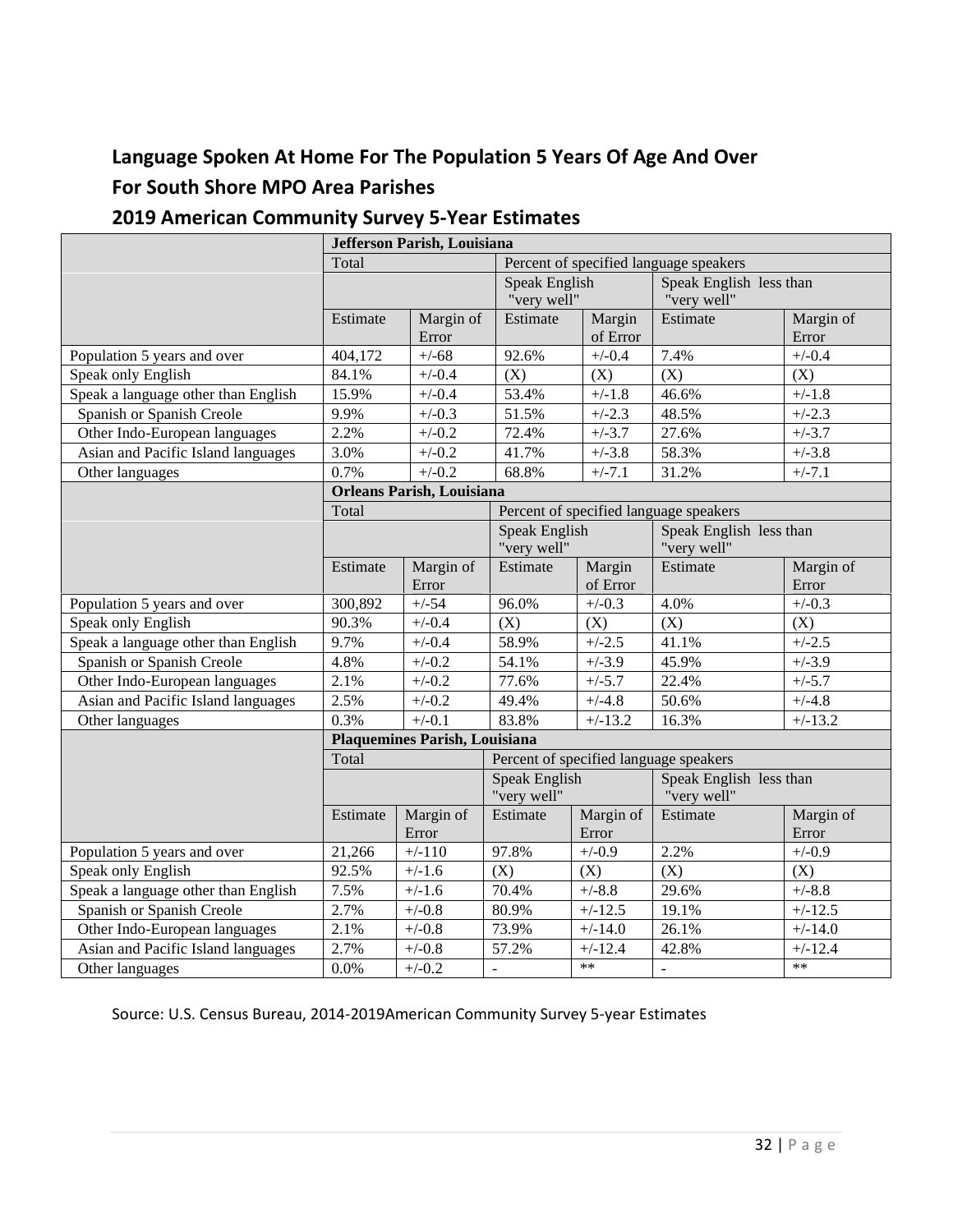|                                        | <b>St. Bernard Parish, Louisiana</b>   |                    |                                        |                    |                                        |                    |
|----------------------------------------|----------------------------------------|--------------------|----------------------------------------|--------------------|----------------------------------------|--------------------|
|                                        | Total                                  |                    | Percent of specified language speakers |                    |                                        |                    |
|                                        |                                        |                    | Speak English<br>"very well"           |                    | Speak English less than<br>"very well" |                    |
|                                        | Estimate                               | Margin of<br>Error | Estimate                               | Margin of<br>Error | Estimate                               | Margin of<br>Error |
| Population 5 years and over            | 29,902                                 | $+/-37$            | 95.4%                                  | $+/-0.8$           | 4.6%                                   | $+/-0.8$           |
| Speak only English                     | 91.9%                                  | $+/-1.0$           | (X)                                    | (X)                | (X)                                    | (X)                |
| Speak a language other than<br>English | 8.1%                                   | $+/-1.0$           | 43.4%                                  | $+/-6.0$           | 56.6%                                  | $+/-6.0$           |
| Spanish or Spanish Creole              | 4.4%                                   | $+/-0.9$           | 33.6%                                  | $+/-10.2$          | 66.4%                                  | $+/-10.2$          |
| Other Indo-European languages          | 1.2%                                   | $+/-0.5$           | 71.7%                                  | $+/-24.4$          | 28.3%                                  | $+/-24.4$          |
| Asian and Pacific Island languages     | 2.1%                                   | $+/-0.4$           | 42.8%                                  | $+/-14.9$          | 57.2%                                  | $+/-14.9$          |
| Other languages                        | 0.3%                                   | $+/-0.3$           | 71.6%                                  | $+/-23.7$          | 28.4%                                  | $+/-23.7$          |
|                                        | St. Charles Parish, Louisiana          |                    |                                        |                    |                                        |                    |
|                                        | Total                                  |                    | Percent of specified language speakers |                    |                                        |                    |
|                                        |                                        |                    | Speak English<br>"very well"           |                    | Speak English less than<br>"very well" |                    |
|                                        | Estimate                               | Margin of<br>Error | Estimate                               | Margin of<br>Error | Estimate                               | Margin of<br>Error |
| Population 5 years and over            | 49,011                                 | $+/-27$            | 98.4%                                  | $+/-0.5$           | 1.6%                                   | $+/-0.5$           |
| Speak only English                     | 93.9%                                  | $+/-1.0$           | (X)                                    | (X)                | $\overline{(X)}$                       | (X)                |
| Speak a language other than<br>English | 6.1%                                   | $+/-1.0$           | 73.6%                                  | $+/-5.6$           | 26.4%                                  | $+/-5.6$           |
| Spanish or Spanish Creole              | 3.4%                                   | $+/-0.7$           | 74.6%                                  | $+/-8.5$           | 25.4%                                  | $+/-8.5$           |
| Other Indo-European languages          | 2.1%                                   | $+/-0.7$           | 72.7%                                  | $+/-8.4$           | 27.3%                                  | $+/-8.4$           |
| Asian and Pacific Island languages     | 0.6%                                   | $+/-0.2$           | 70.7%                                  | $+/-24.8$          | 29.3%                                  | $+/-24.8$          |
| Other languages                        | 0.0%                                   | $+/-0.1$           | 100.0%                                 | $+/-100.0$         | 0.0%                                   | $+/-100.0$         |
|                                        | St. John the Baptist Parish, Louisiana |                    |                                        |                    |                                        |                    |
|                                        | Total                                  |                    | Percent of specified language speakers |                    |                                        |                    |
|                                        |                                        |                    | <b>Speak English</b><br>"very well"    |                    | Speak English less than<br>"very well" |                    |
|                                        | Estimate                               | Margin of<br>Error | Estimate                               | Margin of<br>Error | Estimate                               | Margin of<br>Error |
| Population 5 years and over            | 42,927                                 | $+/-76$            | 97.8%                                  | $+/-0.8$           | 2.2%                                   | $+/-0.8$           |
| Speak only English                     | 93.7%                                  | $+/-1.1$           | (X)                                    | (X)                | (X)                                    | (X)                |
| Speak a language other than<br>English | 6.3%                                   | $+/-1.1$           | 64.6%                                  | $+/-9.2$           | 35.4%                                  | $+/-9.2$           |
| Spanish or Spanish Creole              | 4.8%                                   | $+/-0.9$           | 58.2%                                  | $+/-11.0$          | 41.8%                                  | $+/-11.0$          |
| Other Indo-European languages          | 1.1%                                   | $+/-0.3$           | 86.9%                                  | $+/-8.9$           | 13.1%                                  | $+/-8.9$           |
| Asian and Pacific Island languages     | 0.5%                                   | $+/-0.4$           | 79.1%                                  | $+/-45.3$          | 20.9%                                  | $+/-45.3$          |
| Other languages                        | 0.0%                                   | $+/-0.1$           | 0.0%                                   | $+/-100.0$         | 100.0%                                 | $+/-100.0$         |

Source: U.S. Census Bureau, 2014-2019 American Community Survey 5-year Estimates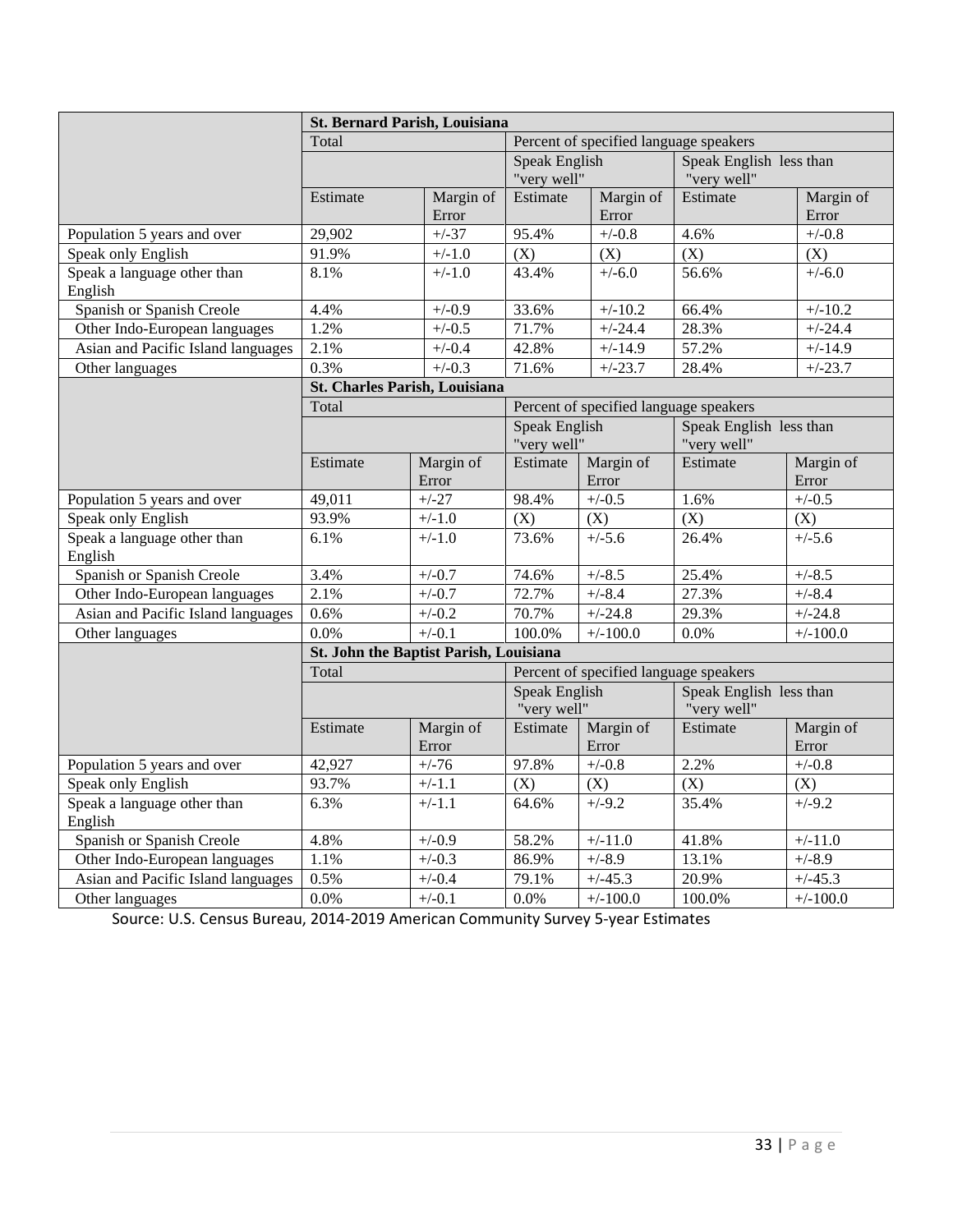# **Language Spoken At Home For The Population 5 Years Of Age And Over For North Shore MPO Area Parishes 2019 American Community Survey 5-Year Estimates**

| <b>St. Tammany Parish, Louisiana</b> |                              |                    |                                        |                    |                                        |                    |
|--------------------------------------|------------------------------|--------------------|----------------------------------------|--------------------|----------------------------------------|--------------------|
|                                      | Total                        |                    | Percent of specified language speakers |                    |                                        |                    |
|                                      |                              |                    | Speak English<br>"very well"           |                    | Speak English less than<br>"very well" |                    |
|                                      | Estimate                     | Margin of<br>Error | Estimate                               | Margin<br>of Error | Estimate                               | Margin of<br>Error |
| Population 5 years and over          | 216,661                      | $+/-33$            | 98.1%                                  | $+/-0.3$           | 1.9%                                   | $+/-0.3$           |
| Speak only English                   | 93.8%                        | $+/-0.4$           | (X)                                    | (X)                | (X)                                    | (X)                |
| Speak a language other than English  | 6.2%                         | $+/-0.4$           | 69.8%                                  | $+/-3.7$           | 30.2%                                  | $+/-3.7$           |
| Spanish or Spanish Creole            | 3.5%                         | $+/-0.3$           | 68.6%                                  | $+/-5.4$           | 31.4%                                  | $+/-5.4$           |
| Other Indo-European languages        | 1.8%                         | $+/-0.3$           | 78.0%                                  | $+/-5.0$           | 22.0%                                  | $+/-5.0$           |
| Asian and Pacific Island languages   | 0.8%                         | $+/-0.2$           | 55.0%                                  | $+/-10.5$          | 45.0%                                  | $+/-10.5$          |
| Other languages                      | 0.1%                         | $+/-0.1$           | 78.5%                                  | $+/-18.3$          | 21.5%                                  | $+/-18.3$          |
|                                      | Tangipahoa Parish, Louisiana |                    |                                        |                    |                                        |                    |
|                                      | Total                        |                    | Percent of specified language speakers |                    |                                        |                    |
|                                      |                              |                    | Speak English<br>"very well"           |                    | Speak English less than<br>"very well" |                    |
|                                      | Estimate                     | Margin of          | Estimate                               | Margin             | Estimate                               | Margin of          |
|                                      |                              | Error              |                                        | of Error           |                                        | Error              |
| Population 5 years and over          | 111,344                      | $+/-33$            | 97.7%                                  | $+/-0.5$           | 2.3%                                   | $+/-0.5$           |
| Speak only English                   | 94.7%                        | $+/-0.6$           | (X)                                    | (X)                | (X)                                    | (X)                |
| Speak a language other than English  | 5.3%                         | $+/-0.6$           | 57.7%                                  | $+/-6.0$           | 42.3%                                  | $+/-6.0$           |
| Spanish or Spanish Creole            | 3.2%                         | $+/-0.5$           | 57.0%                                  | $+/-8.3$           | 43.0%                                  | $+/-8.3$           |
| Other Indo-European languages        | 1.3%                         | $+/-0.3$           | 72.0%                                  | $+/-8.8$           | 28.0%                                  | $+/-8.8$           |
| Asian and Pacific Island languages   | 0.6%                         | $+/-0.2$           | 30.5%                                  | $+/-17.6$          | 69.5%                                  | $+/-17.6$          |
| Other languages                      | 0.2%                         | $+/-0.2$           | 57.0%                                  | $+/-28.9$          | 43.0%                                  | $+/-28.9$          |

Source: U.S. Census Bureau, 2014-2019American Community Survey 5-year Estimates

Data are based on a sample and are subject to sampling variability. The degree of uncertainty for an estimate arising from sampling variability is represented through the use of a margin of error. The value shown here is the 90 percent margin of error. The margin of error can be interpreted roughly as providing a 90 percent probability that the interval defined by the estimate minus the margin of error and the estimate plus the margin of error (the lower and upper confidence bounds) contains the true value. In addition to sampling variability, the ACS estimates are subject to nonsampling error (for a discussion of nonsampling variability, see Accuracy of the Data). The effect of nonsampling error is not represented in these tables.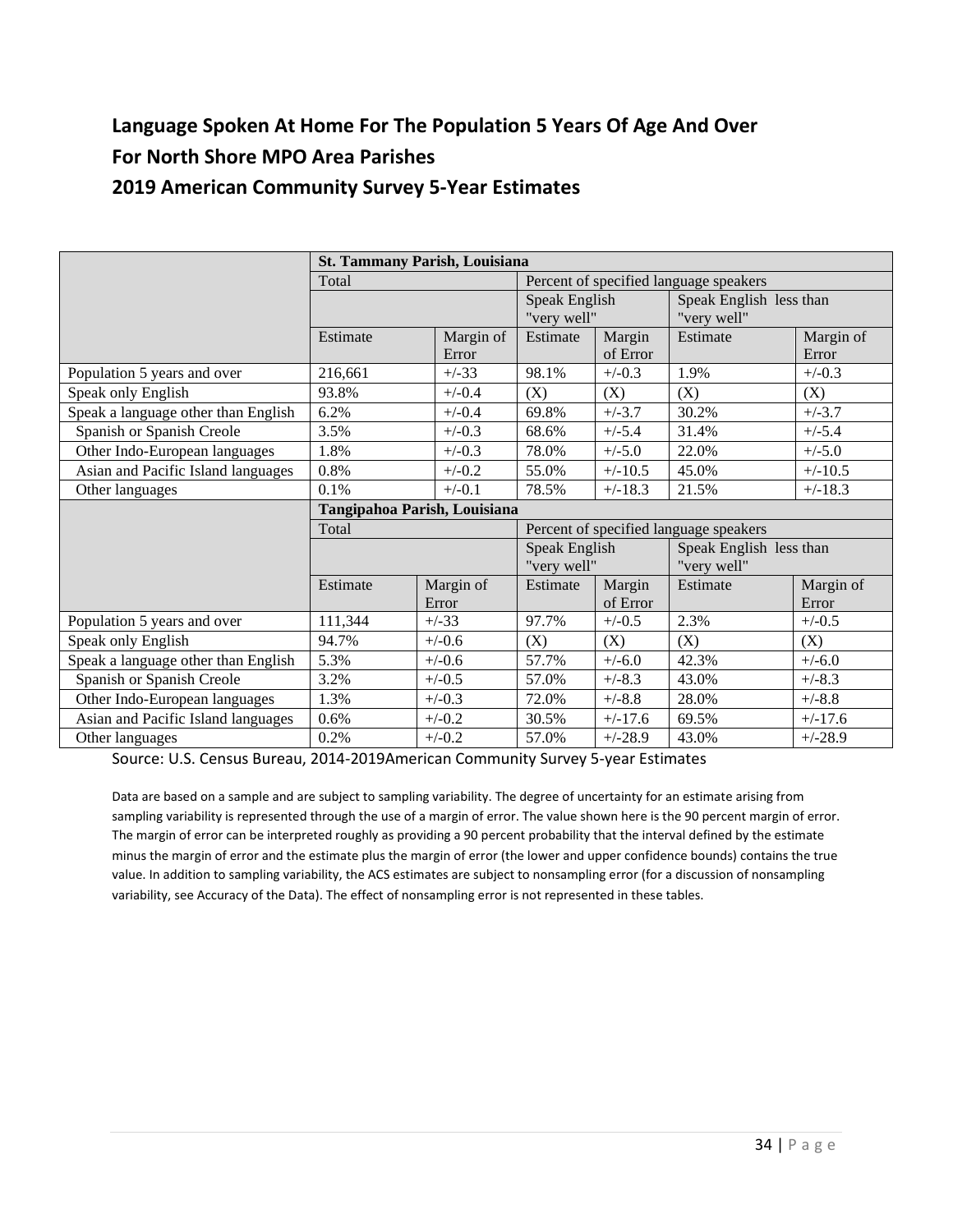# **Americans with Disability Act (ADA) Notices**

# **ADA Policy**

Title II of the Americans with Disabilities Act of 1990 prohibits discrimination and ensures equal opportunity for persons with disabilities in employment, State and local government services, public accommodations, commercial facilities, and transportation. In accordance with these requirements the Regional Planning Commission (RPC) will not discriminate against qualified individuals with disabilities on the basis of disability in RPC's services, programs or activities.

#### **RPC's Commitment**

- $\triangle$  RPC will make all reasonable modifications to policies and procedures to ensure that people with disabilities have an equal opportunity to attend all RPC public meetings.
- $\triangle$  RPC will generally, upon request, provide appropriate aids and services leading to effective communication for qualified persons with disabilities so they can participate equally in RPC's public meetings.
- \* RPC will post the following ADA notice at the bottom of all RPC meeting notices: **ADA NOTICE: For special accommodations for this meeting, please contact our ADA Coordinator by telephone (504-483-8513), at least one week in advance.**
- RPC will include language in all of our contracts to ensure nondiscrimination of all persons with disability.

The ADA does not require the RPC to take any action that would fundamentally alter the nature of its programs or services, or impose an undue financial or administrative burden. RPC will strive to provide its services, programs and activities in the most accessible manner feasible.

Notification that a RPC meeting is not accessible to persons with disabilities should be directed to:

**Malissa Dietsch-Givhan Title VI Coordinator /ADA Coordinator 504-483-8513 [mgivhan@norpc.org](mailto:mgivhan@norpc.org)**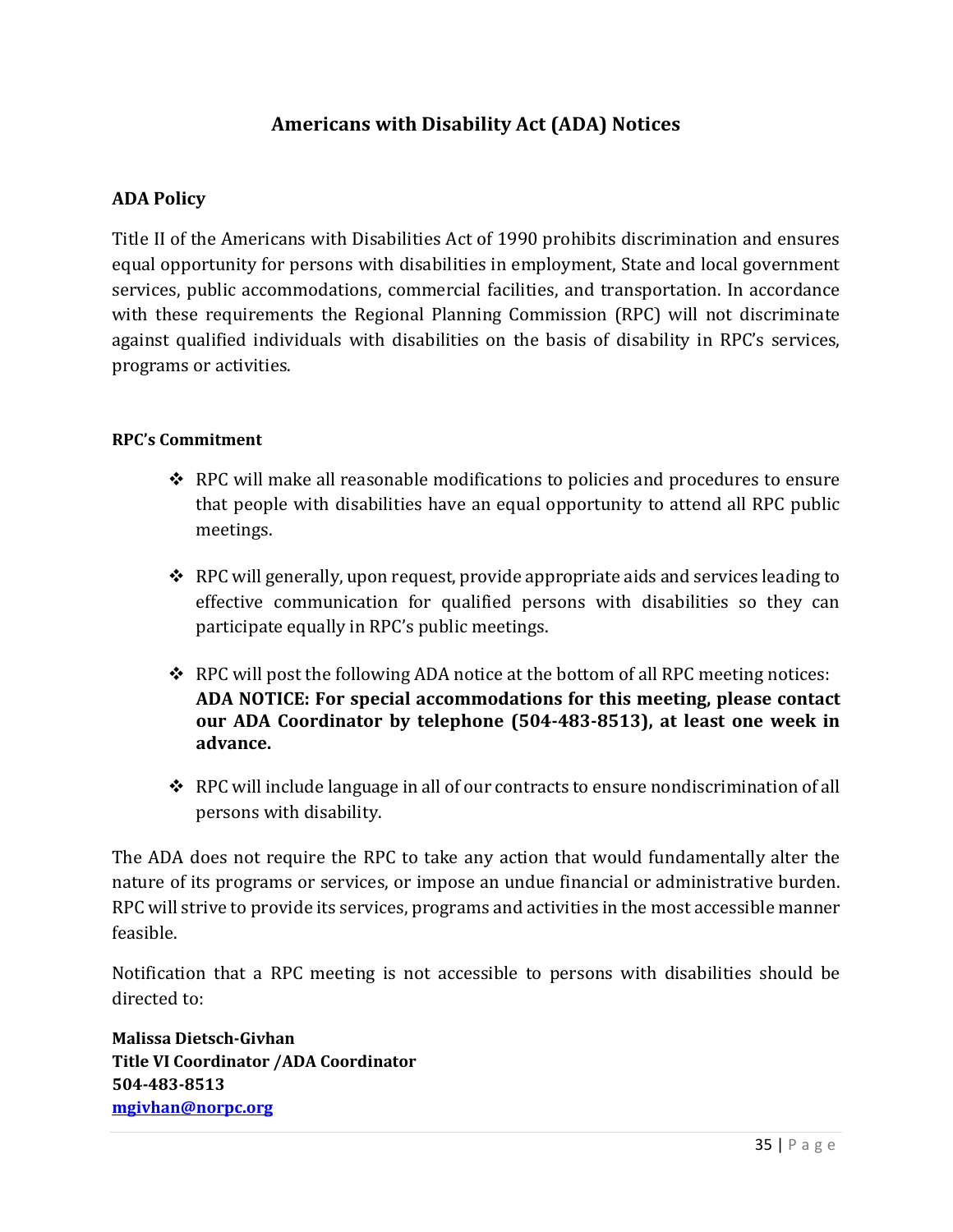# **Environmental Justice**

#### **Environmental Justice Policy**

It is the policy of the Regional Planning Commission to ensure that all of its programs, policies, and other activities do not have disproportionate adverse effects on minority and low income populations. The RPC identifies minority communities through the use of Census data. Low income communities are identified with Louisiana State Department of Social Services data. RPC maps Census and Social Services data to more accurately locate concentrations of target populations. The RPC takes a proactive approach to engage these communities and ensures their full and fair participation in the transportation decisionmaking process.

#### **Executive Order 12898**

The Regional Planning Commission follows Executive Order (EO) 12898 which outlines;

*Each Federal agency must make achieving environmental justice part of its mission by identifying and addressing, as appropriate, disproportionately high and adverse human health, environmental, economic and social effects of its programs, policies, and activities on minority and low-income populations, particularly when such analysis is required by NEPA. The EO emphasizes the importance of NEPA's public participation process, directing that each Federal agency shall provide opportunities for community input in the NEPA process. Agencies are further directed to identify potential effects and mitigation measures in consultation with affected communities.* 

*The EO requires agencies to work to ensure effective public participation and access to information. Thus within its NEPA process and through other appropriate mechanisms, each federal agency should translate crucial public documents, notices and hearings, relating to human health or the environment for limited English speaking populations when it is practical and appropriate.<sup>1</sup>*

<sup>&</sup>lt;sup>1</sup> Taken directly from<http://www.fema.gov/plan/ehp/ehplaws/ejeo.shtm>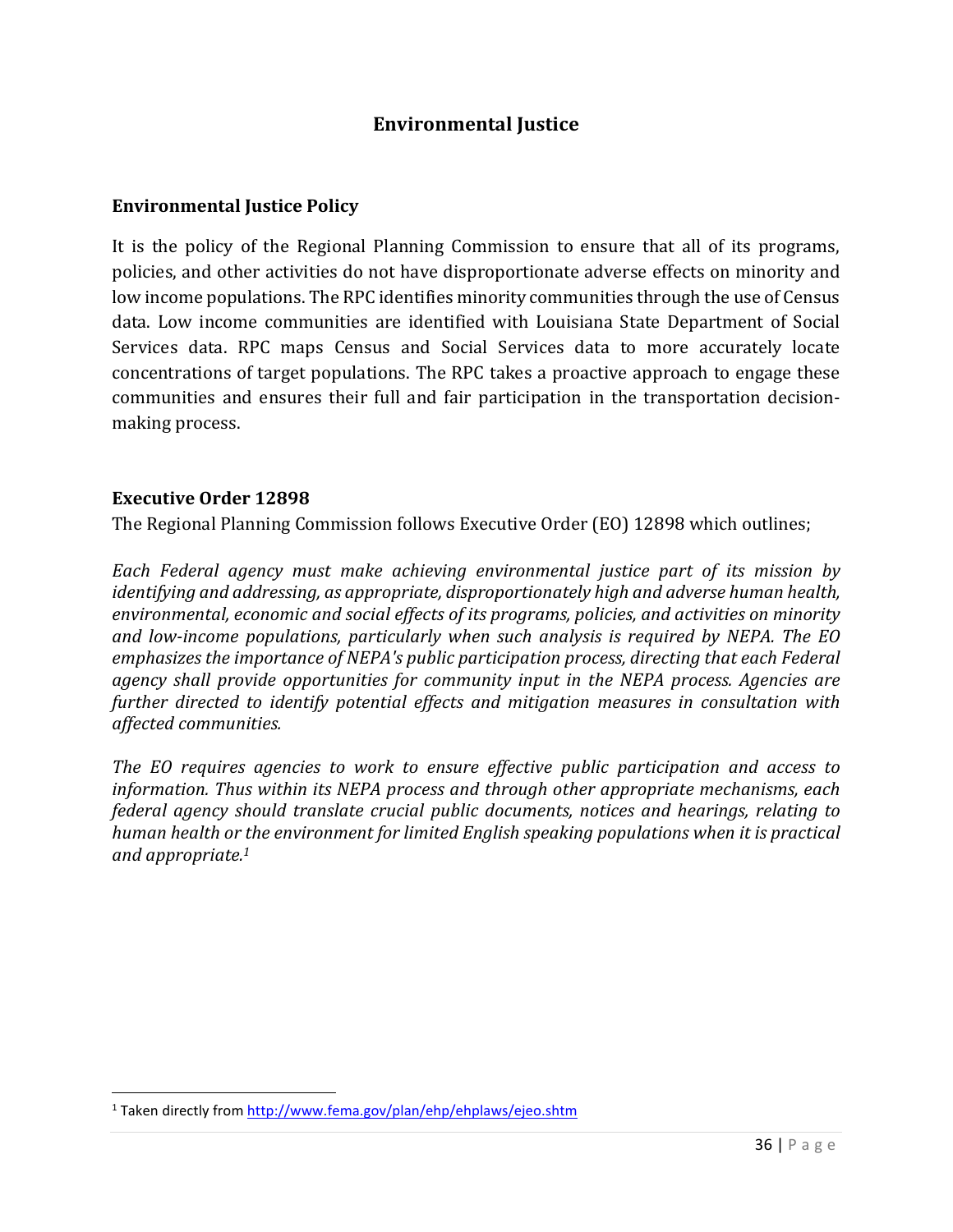## **Goals and Objectives**

The RPC is committed to the following goals and objectives for achieving environmental justice:

- $\triangle$  Protect environmental quality and human health in all conditions
- $\leftrightarrow$  Avoid disproportionate adverse impacts on minority and low income populations
- $\div$  Enhance the public involvement process and strengthen relationships with community organizations
- $\triangle$  Provide minority and low income populations with the opportunity to learn more about the transportation planning process
- $\cdot \cdot$  Improve the quality of transportation in their lives
- Make sure all projects go through an Environmental and Title VI checklist to insure environmental issues are considered and appropriate actions are followed
- $\triangle$  Promote and protect community members' rights to participate meaningfully in decisions that may affect them
- $\triangle$  Make the process of filing environmental justice complaints easy through readily available forms on the Regional Planning Commission website and in the RPC office, and by designating an identified RPC staff member as the Title VI Coordinator that citizens can easily speak with.

#### **Filing an Environmental Justice Complaint**

Any individual or community that wishes to file an environmental justice complaint or discuss concerns about the RPC's transportation planning process may contact:

**Louisiana Department of Transportation Title VI Programs Manager 225-379-1361**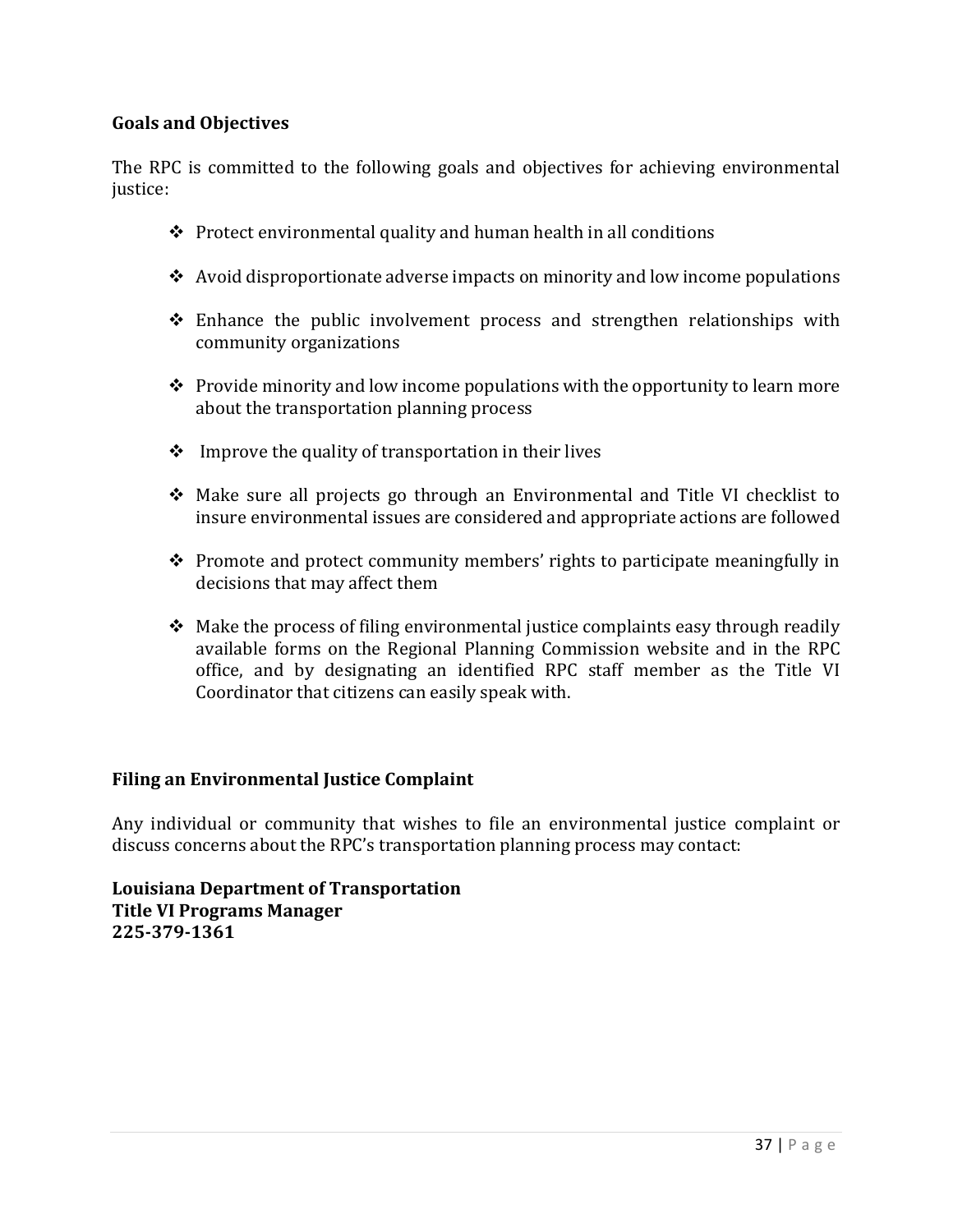## **Regional Planning Commission for**  Jefferson, Orleans, Plaquemines, St. Bernard, St. Charles, St. John, St. Tammany and Tangipahoa Parishes **Disadvantaged Business Enterprise Program In Compliance with 49 CFR PART 26**

# **DBE POLICY STATEMENT**

#### **Section 26.1, 26.23 Objectives/Policy Statement**

The Regional Planning Commission for Jefferson, Orleans, Plaquemines, St. Bernard, and St. Tammany Parishes (RPC) has established a Disadvantaged Business Enterprise (DBE) program in accordance with regulations of the U.S. Department of Transportation (DOT), 49 CFR Part 26. RPC has received Federal financial assistance from the Department of Transportation, and as a condition of receiving this assistance, has signed assurances that it will comply with 49 CFR Part 26.

It is the policy of the Regional Planning Commission to ensure that DBEs as defined in Part 26, have an equal opportunity to receive and participate in DOT–assisted contracts. It is also the policy of RPC:

- 1. To ensure nondiscrimination in the award and administration of DOT-assisted contracts;
- 2. To create a level playing field on which DBEs can compete fairly for DOT-assisted contracts;
- 3. To ensure that the DBE Program is narrowly tailored in accordance with applicable law;
- 4. To ensure that only firms that fully meet 49 CFR Part 26 eligibility standards are permitted to participate as DBEs;
- 5. To help remove barriers to the participation of DBEs in DOT assisted contracts;
- 6. To assist the development of firms that can compete successfully in the market place outside the DBE Program.

Jason Sappington has been delegated as the DBE Liaison Officer. In that capacity, he is responsible for implementing all aspects of the DBE program. Implementation of the DBE program is accorded the same priority as compliance with all other legal obligations incurred by the Regional Planning Commission in its financial assistance agreements with the Department of Transportation.

The Regional Planning Commission has disseminated this policy statement to the members of the Commission and all the components of the organization. RPC has distributed this statement to DBE and non-DBE business communities that perform work for RPC on DOT-assisted contracts. All consultants who have performed work for RPC in the past five years were mailed a copy of the Policy Statement. In addition, all qualified DBE firms on a list maintained by the Louisiana Department of Transportation and Development (LaDOTD) under its Unified Certification Program that perform Architectural Engineering (C04), Management (C10), Planning (C11), Transportation Planning (C14), Research Surveys (C15), Supportive Services (C17), Marketing (C36), and Public Relations (C47)were mailed a copy of the Policy Statement.

Jeffrey Roesel, Executive Director **Date** Date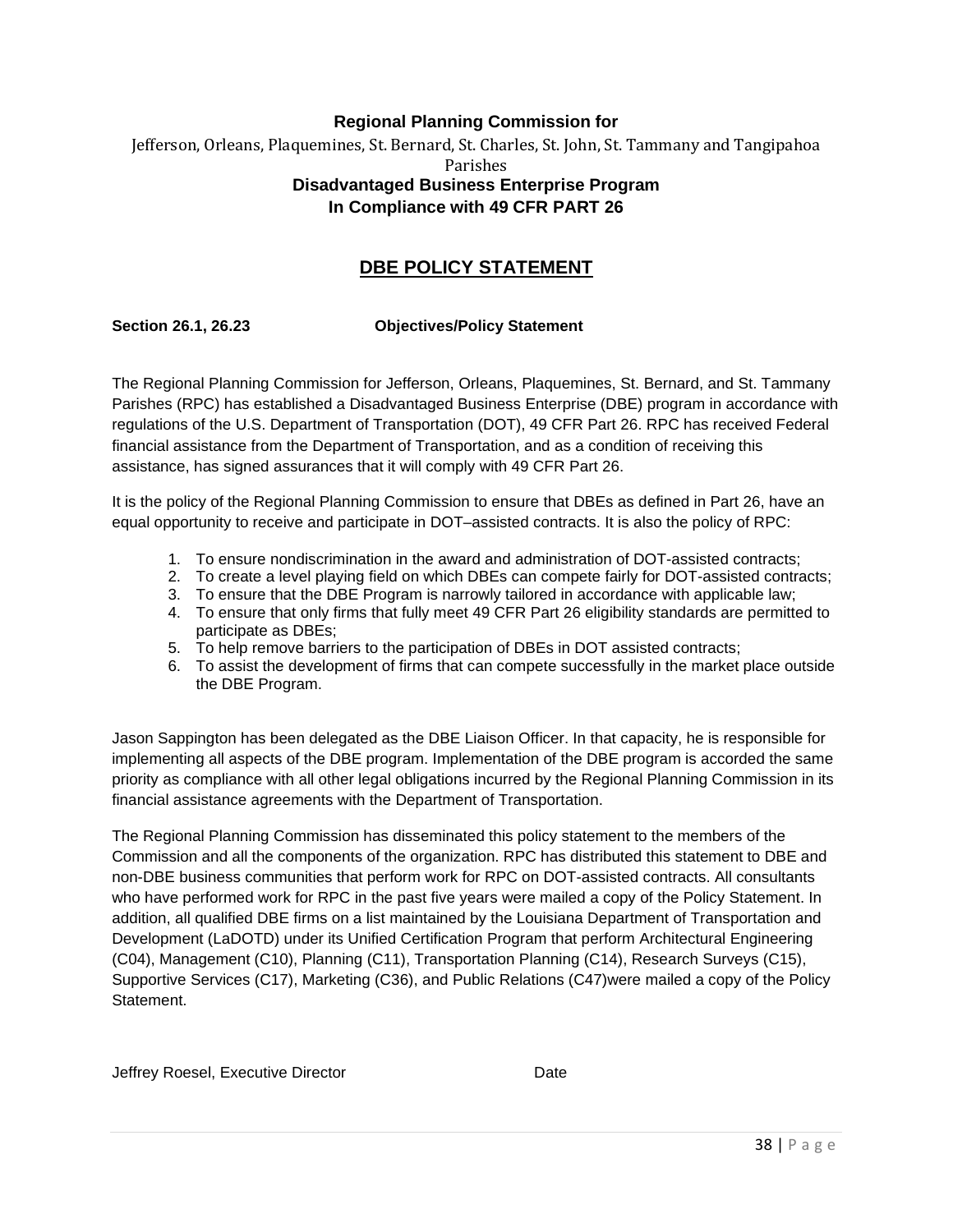# **Louisiana Department of Transportation**

# **Title VI Discrimination Complaint Form**

| Name                                                                                                                                                                                                                                                                                            | Phone |                                            | Name of Person(s) Who Discriminated Against you. |
|-------------------------------------------------------------------------------------------------------------------------------------------------------------------------------------------------------------------------------------------------------------------------------------------------|-------|--------------------------------------------|--------------------------------------------------|
| Address (Street No., P.O. Box, Etc.)                                                                                                                                                                                                                                                            |       | Location and Position of Person (If known) |                                                  |
| City, State, Zip                                                                                                                                                                                                                                                                                |       | City, State, Zip                           |                                                  |
| Discrimination Because Of:                                                                                                                                                                                                                                                                      |       |                                            | Date of Alleged Incident                         |
| _Race _Color _Sex _Disability _Age<br>Income Status or Retaliation                                                                                                                                                                                                                              |       | _National Origin                           |                                                  |
| Explain as briefly and clearly as possible what happened and how you were discriminated against. Indicate who<br>was involved and witnessed the discrimination. Be sure to include how other persons were treated differently than<br>you. Attach any written material pertaining to your case. |       |                                            |                                                  |
|                                                                                                                                                                                                                                                                                                 |       |                                            |                                                  |
| Signature                                                                                                                                                                                                                                                                                       |       |                                            | Date                                             |
|                                                                                                                                                                                                                                                                                                 |       |                                            |                                                  |

| Please return this form to: | <b>Compliance Programs Officer</b><br>P.O. Box 94245<br>Baton Rouge, LA 70804 |  |  |  |  |
|-----------------------------|-------------------------------------------------------------------------------|--|--|--|--|
|                             | Telephone Number: (225) 379-1361<br>Fax Number: (225) 379-1865                |  |  |  |  |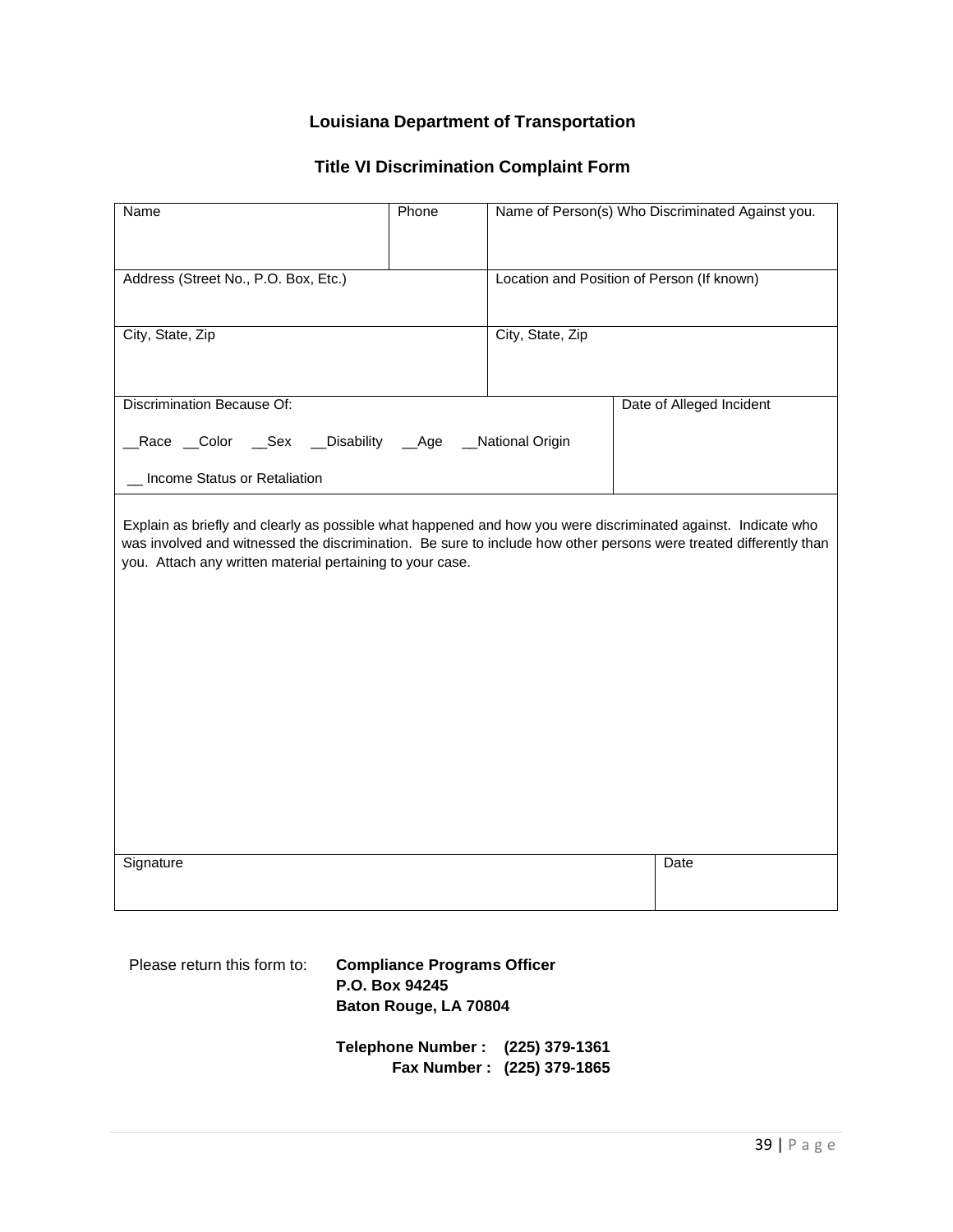

# *New Orleans Regional Planning Commission*

Jefferson, Orleans, Plaquemines, St. Bernard, St. Charles, St. John, St. Tammany and Tangipahoa Parishes

As a subrecipient of federal funds you are aware that your agency is required to comply with all federal regulations regarding Title VI laws. In accordance with Title VI of the Civil Rights Act of 1967 and 49 CFR 21, this is the **Annual Title VI Review for Subrecipients and Consultants** to be issued once a year to all agencies awarded contracts by the Regional Planning Commission within the past year**.** Please provide yes/no answers with a brief explanation.

**Name of Subrecipient/Consultant: \_\_\_\_\_\_\_\_\_\_\_\_\_\_\_\_\_\_\_\_\_\_\_\_\_\_\_\_\_\_\_\_\_\_\_\_\_\_\_\_\_\_\_\_\_\_\_\_\_\_\_\_\_\_** 

Date of Contract Awarded: \_\_\_\_\_\_\_\_\_

**Contract Number: \_\_\_\_\_\_\_\_\_\_\_\_\_** 

#### **Questionnaire**

#### **I. Complaint Process**

- 1. Has your firm made itself aware of all federal Title VI rules and regulations as it applies to all subrecipients of federal funds? This information is easily accessible to all consultants via the RPC offices and/or website.
- 2. Does your firm have a formal Title VI policy?
- 3. Does your firm have a formal Title VI complaint process? If so provide a brief explanation of that process.
- 4. Has your firm received any Title VI or Environmental Justice complaints within the last year? If so what were the issues involved and what where the outcomes?
- 5. Has your firm processed any Title VI lawsuits within the past year? If so what were the issues involved and what were the outcomes?
- 6. Has any member of your firm had any formal Title VI training sponsored by LaDOTD, FHWA, or any other agency in the past year? If so please explain.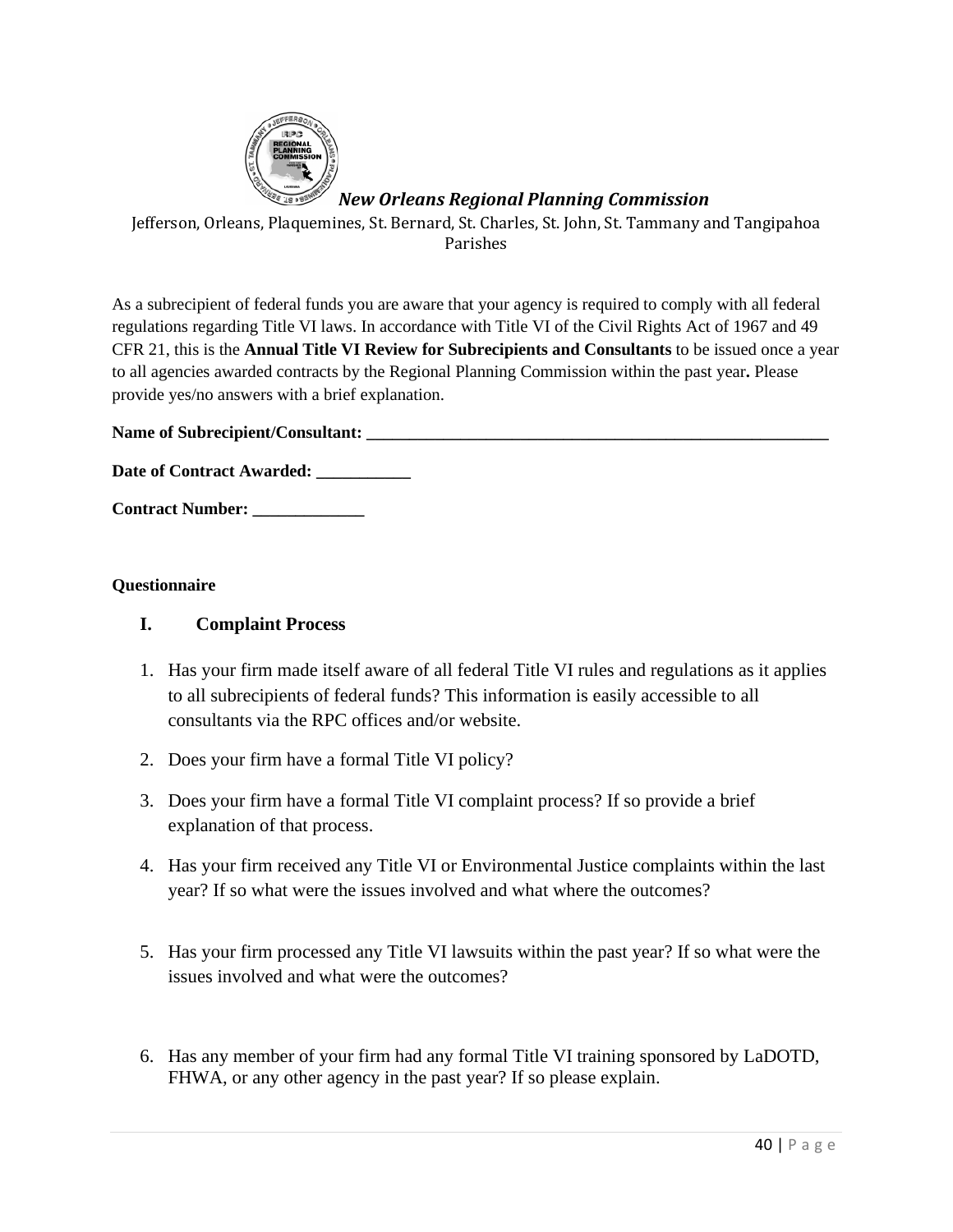#### **II. Public Involvement – Meetings and Hearings**

- 7. Does your firm hold public meetings in areas that are easily accessible to all members of the community and comply with the Regional Planning Commission's **Americans with Disabilities Act (ADA) Plan?** If not, are there plans to do so in the future?
- 8. Has your firm made itself aware of Regional Planning Commission's **Limited English Proficiency (LEP) Plan**? This information is easily accessible to all consultants via the RPC offices and/or website.
- 9. Has your firm had any public request for translations services written or oral? If so what were the outcomes of these request?

# **III. Advertisements and Procurements of Contracts**

- 10. Have any subcontracts been awarded within the past year that utilizes federal funds?
- 11. If subcontracts are awarded are all Title VI assurances and provisions included in advertisements and contracts?
- 12. Has your firm made itself aware of Regional Planning Commission's **DBE Policy and Program**? This information is easily accessible to all staff members via the RPC office and/or website.
- 13. Is the awarding of any subcontracts non-discriminatory and does it comply with RPC's DBE Policy?

#### **Certifying Officer Date**

Upon receiving this questionnaire you have 30 days to provide all necessary information and mail to: **Regional Planning Commission, 10 Veterans Memorial Blvd. New Orleans, LA 70124 Or electronically to [mgivhan@norpc.org](mailto:mgivhan@norpc.org)**